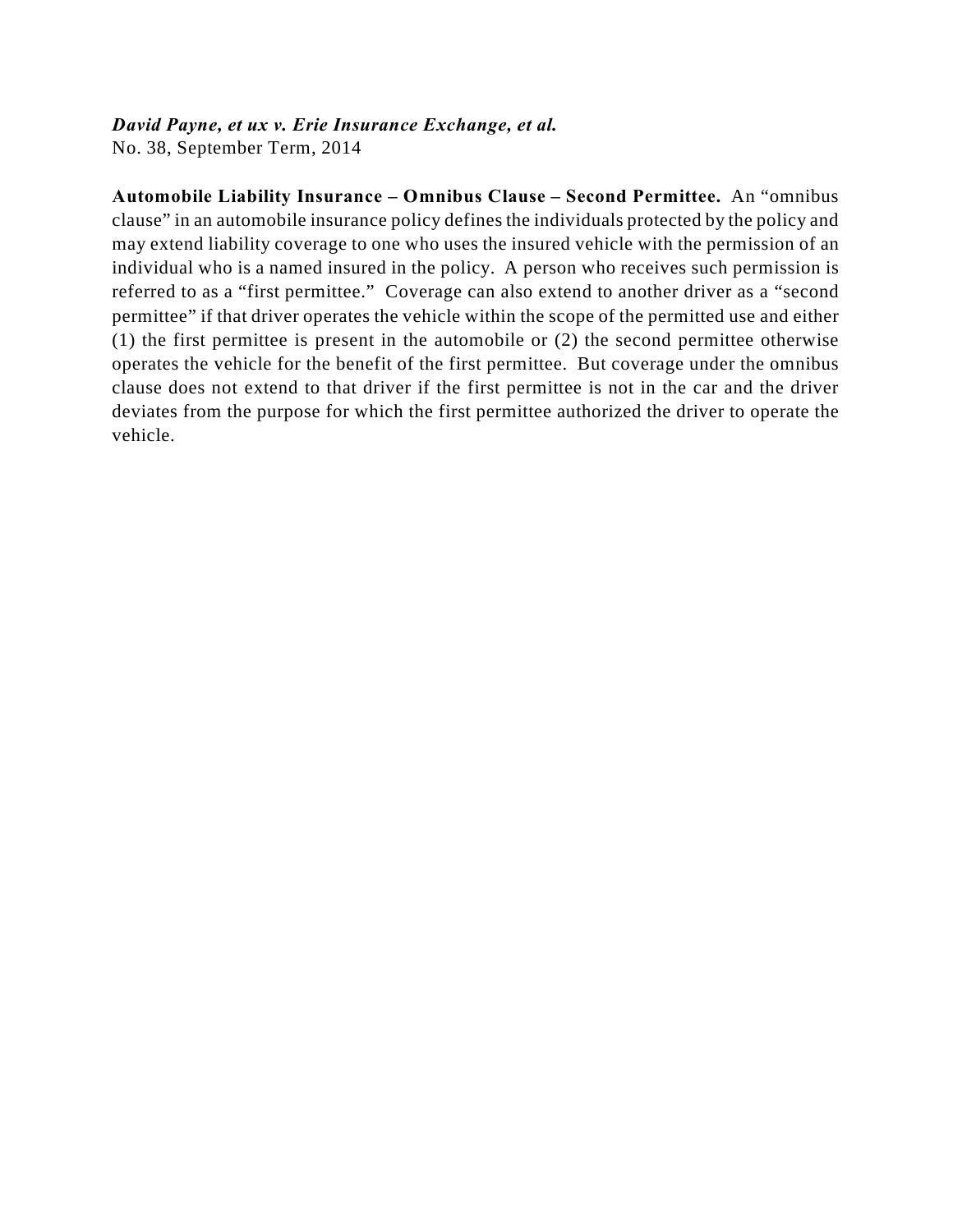Circuit Court for Prince George's County Case No. CAL11-34091 Argued: January 12, 2015

# IN THE COURT OF APPEALS OF MARYLAND

No. 38

September Term, 2014

DAVID PAYNE, ET UX.

v.

ERIE INSURANCE EXCHANGE, ET AL.

Barbera, C.J. Harrell Battaglia Greene Adkins McDonald Watts,

JJ.

Opinion by McDonald, J. Harrell, Battaglia, and Watts, JJ., concur.

Filed: March 30, 2015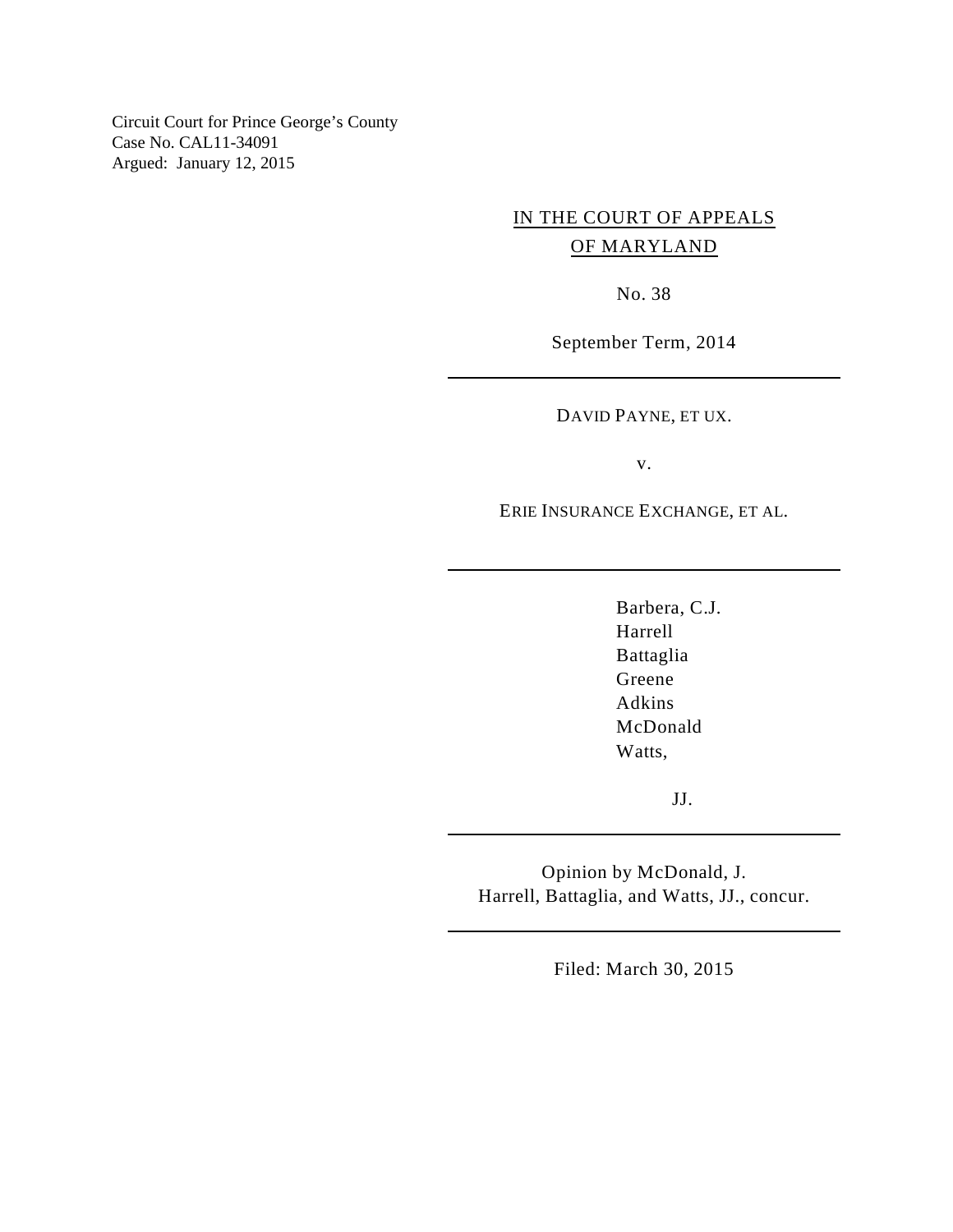Automobile insurance policies in Maryland cover persons named in the policy – the named insured – with respect to the vehicles identified in the policy. Coverage under a policy also can extend to some extent to other vehicles driven by the named insured and to other persons who drive the vehicles identified in the policy. The part of the policy that extends coverage to other persons is sometimes called the "omnibus clause." In particular, an omnibus clause may extend insurance coverage to drivers who use a vehicle with the permission of the named insured.

But what if the person with permission to use the car – the "first permittee" – enlists someone else to drive the car for the benefit of the first permittee? And what if that driver has previously been forbidden to drive the car by the named insured? Under what circumstances might an omnibus clause extend coverage to that driver as a "second permittee"?

Prior appellate decisions have identified alternative scenarios under which an omnibus clause covers the operation of the vehicle on behalf of, and for the benefit of, a first permittee by a driver other than the first permittee. We hold that the omnibus clause in the policy at issue in this case would extend coverage to a second permittee who drove the car for the benefit of the first permittee at her request, regardless of whether the first permittee happened to be physically in the car at that time. The omnibus clause did not extend coverage to that driver, however, when he operated the car for a purpose other than that requested by the first permittee.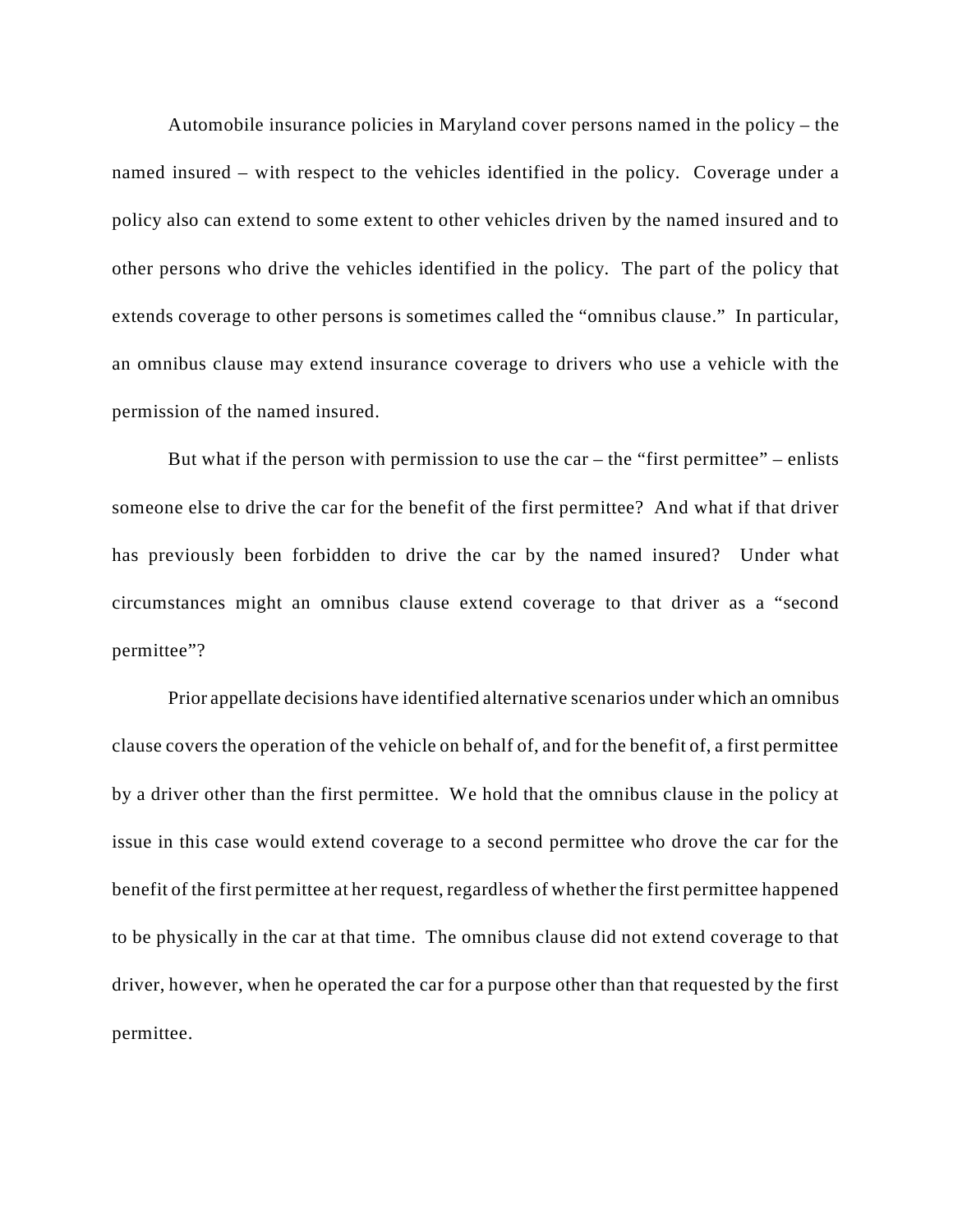#### **Background**

### *Automobile Insurance – Omnibus Clauses*

Maryland's compulsory motor vehicle insurance law makes automobile liability insurance a prerequisite to the registration of a motor vehicle in Maryland. Maryland Code, Transportation Article, §§17-103, 17-104. The law is designed to ensure that "those who own and operate motor vehicles registered in the State are financially able to pay compensation for damages resulting from motor vehicle accidents." *Enterprise Leasing Co. v. Allstate Insurance Co.*, 341 Md. 541, 549, 671 A.2d 509 (1996) (citation and internal quotation marks omitted). The public policy underlying the law "is to give innocent third parties a source of private sector insurance funds from which to obtain compensation for their injuries." *Enterprise Leasing Co*., 341 Md. at 548-49. While insurance is linked to the registration of a vehicle and the law thus may be characterized as "vehicle-based," policies typically provide coverage for specified individual drivers, sometimes referred to as the "named insured."

Liability coverage is extended to certain other drivers of the insured vehicle by virtue of a policy provision known as the "omnibus clause."<sup>2</sup> Although there is no statutory

<sup>&</sup>lt;sup>1</sup>A. Janquitto, Maryland Motor Vehicle Insurance (3d ed. 2011), §2.8 at 38.

Although the term "omnibus" derives from the dative plural of *omnis*, the Latin word <sup>2</sup> for "all," an omnibus clause does not cover all potential drivers of the insured vehicle, as this case illustrates.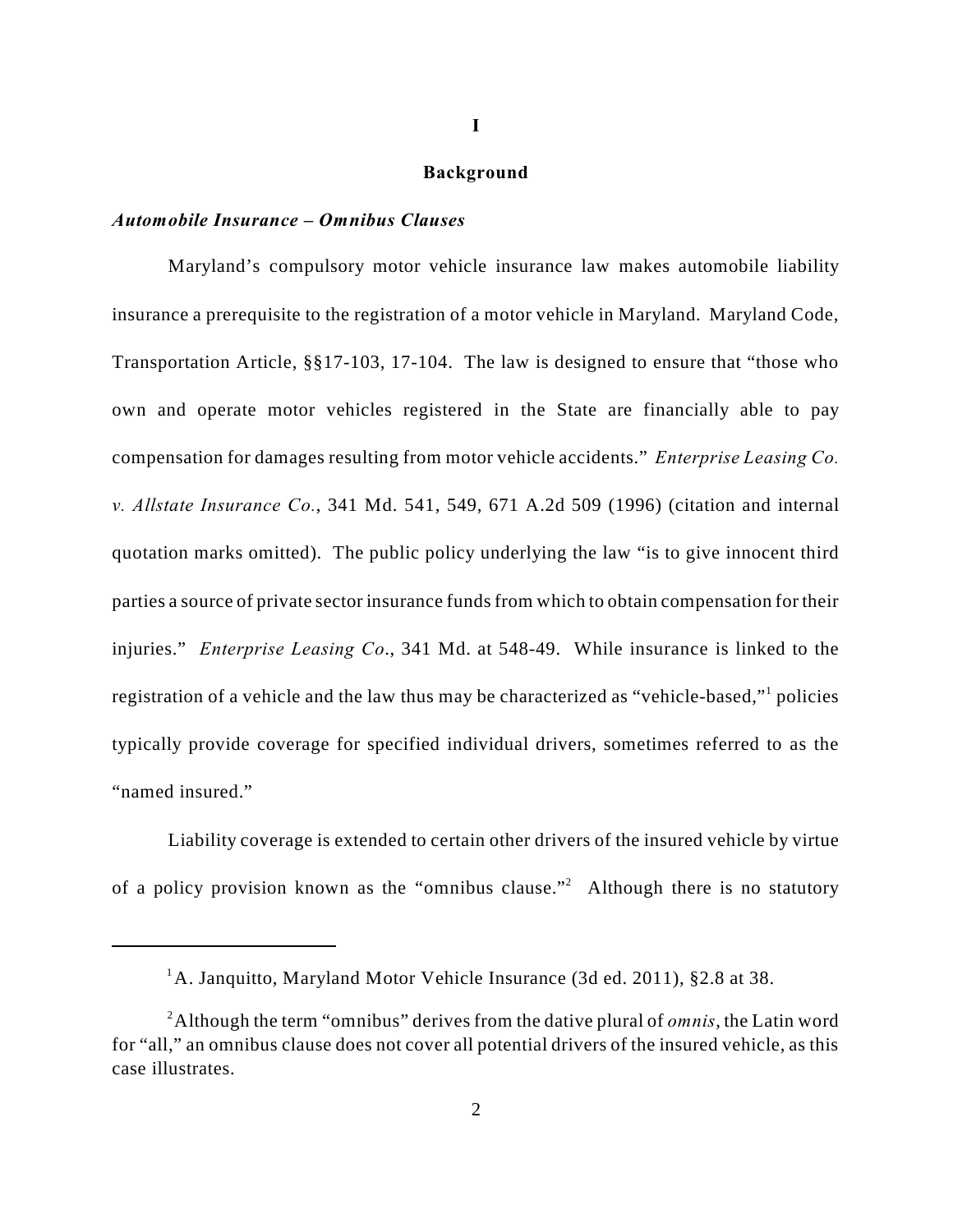requirement that a policy include an omnibus clause, most policies contain one. A. Janquitto, Maryland Motor Vehicle Insurance (3d ed. 2011), §7.7 at 195. The clause usually extends coverage to designated categories of potential drivers of the insured vehicle, including family members and permissive users of the vehicle. *Id*. at 196. The extent to which a permissive user may authorize another individual to drive the vehicle and be covered by means of the omnibus clause of the policy has generated a number of reported appellate decisions. The facts of this case pose yet another factual scenario.

#### *The Car, the Driver, and the Policy*

At the time of the accident in February 2008 giving rise to this case, Respondents Alan and Maureen Dwyer lived in Cheverly in Prince George's County. Also resident in their household was their 34-year old daughter, Karen Dwyer, and her three children. The Dwyers provided support for Karen, who was disabled as a result of lupus, and their grandchildren, two of whom attended a school a few blocks from their residence. At the time, Karen was in a relationship with the father of her children, Ameen R. Abdulkhalek.

Alan Dwyer owned a 1995 Subaru Legacy. Karen Dwyer was the primary driver and had unrestricted use of the vehicle. Mr. Dwyer, however, had forbidden Mr. Abdulkhalek to drive the car. The Subaru was insured by a policy in Mr. Dwyer's name with Respondent Erie Insurance Exchange ("Erie"). That policy included an omnibus clause in the section on liability coverage that read as follows: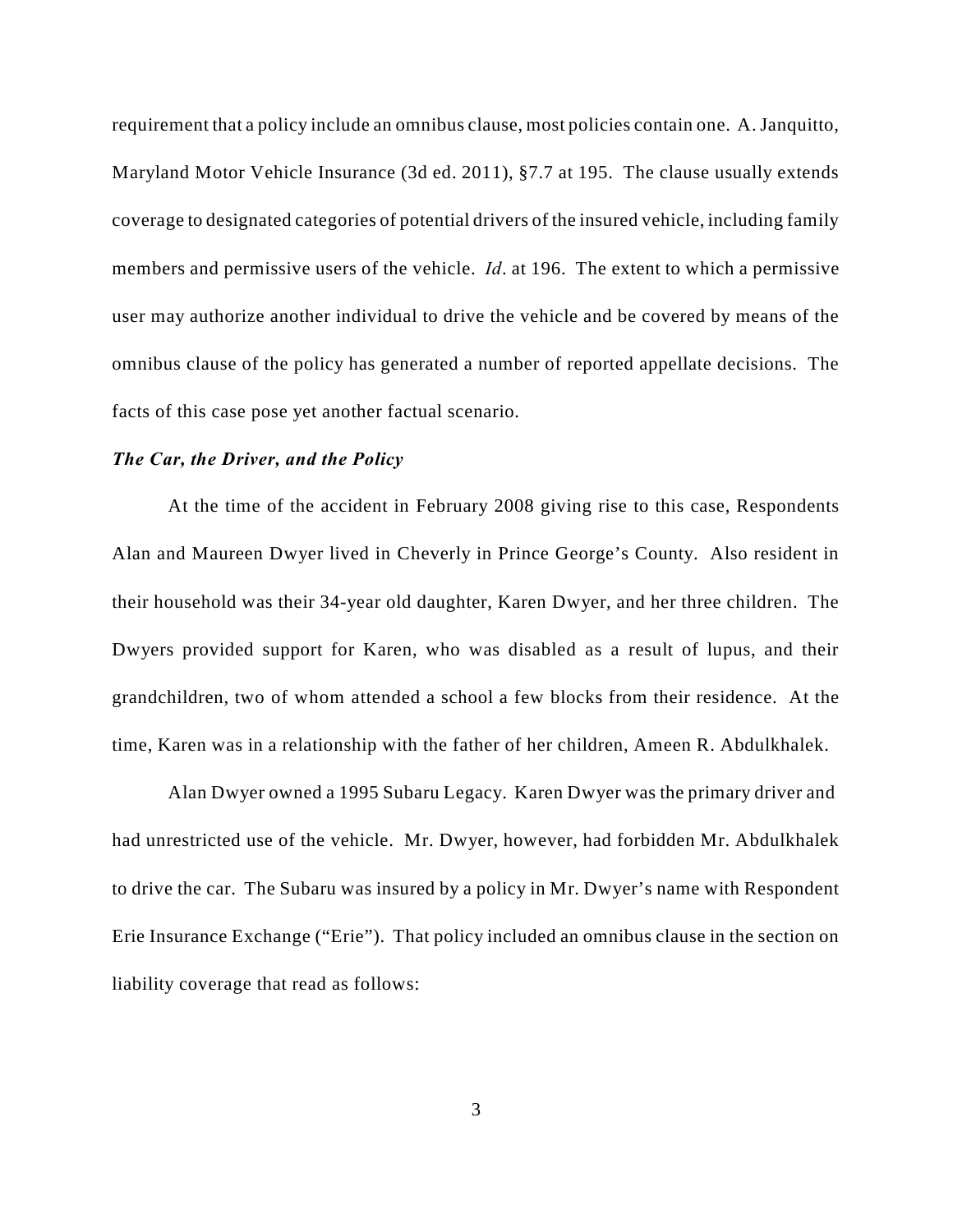#### **"Anyone we protect"** means:

- 1. **"you"** or any **"relative"** using an **"auto we insure,"**
- 2. any person using, or any person or organization legally responsible for the use of, an **"owned auto we insure."** This use must be with **"your"** permission unless the use is by a **"relative;"** and
- 3. any person or organization legally responsible for the use, by **"you"** or a **"relative,"** of any **"nonowned auto."** This protection applies only if the person or organization does not own or hire the vehicle being used.

(boldface in original)*.* The policy elsewhere defined "you" and "your" as referring to the named insured identified in the declarations page of the policy. The policy defined the term "relative" to include a resident of the household related to the named insured by blood, marriage or adoption.

## *The Accident*

On the afternoon of February 11, 2008, Karen Dwyer had fallen ill when it was time to pick up two of her children from school. Instead of going to the school for the children as she usually did, she gave Mr. Abdulkhalek the keys to the Subaru and asked him to retrieve the children – a two-minute drive from the home. According to Mr. Abdulkhalek, he then drove to a gas station on Route 202 before heading to the school. The record does not reveal the reason for Mr. Abdulkhalek's trip to the gas station. According to Mr. Abdulkhalek, after stopping at the gas station, he made a U-turn on Route 202 and, as he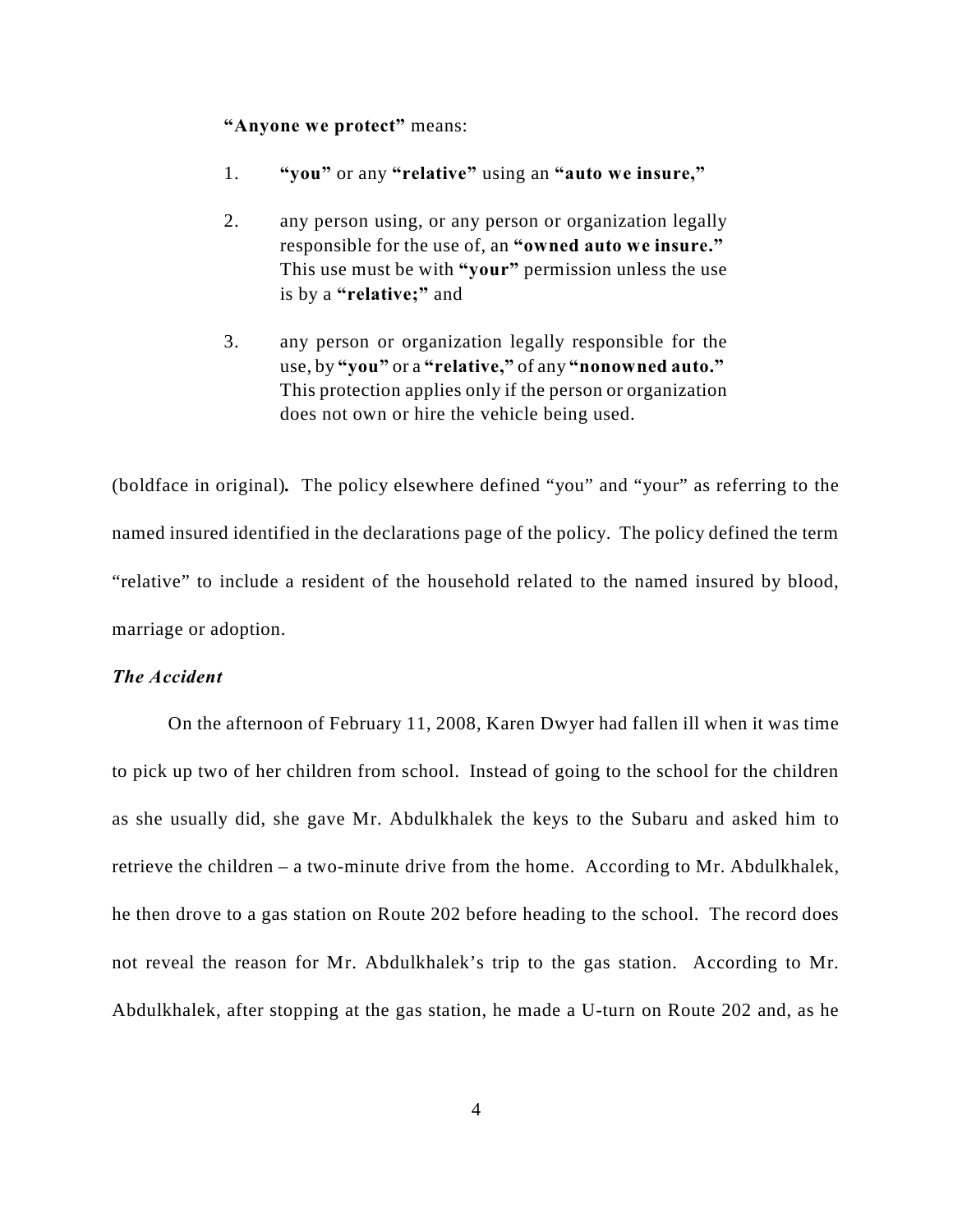approached a stoplight, collided with a car occupied by Petitioners David and Claudia Payne. Had he driven straight to the school, he would not have been on Route 202.

#### *The Litigation*

In October 2010, the Paynes filed a tort action against Mr. Abdulkhalek, the Dwyers, and the Paynes' own automobile insurer, GEICO General Insurance (with respect to uninsured/underinsured motorist benefits). Case No. CAL 10-34352 (Prince George's County Circuit Court). A question arose as to whether any liability of Mr. Abdulkhalek was covered by the Erie insurance policy relating to the Subaru. On November 23, 2011, the Paynes filed in the Circuit Court for Prince George's County a complaint for declaratory judgment naming the Dwyers, Mr. Abdulkhalek, Erie, and GEICO as defendants and seeking a determination as to whether coverage was afforded to Mr. Abdulkhalek by the Erie policy in connection with the accident. Case No. CAL 11-34091 (Prince George's County Circuit Court). The complaint expressly invited the court to resolve the declaratory judgment action on cross motions for summary judgment. The tort action was stayed pending resolution of the insurance coverage question in the declaratory judgment action.

The Paynes and Erie filed cross-motions for summary judgment in the declaratory judgment action. After a hearing, the Circuit Court determined that Mr. Abdulkhalek's use of the vehicle was not covered under the omnibus clause of the policy. Based on that conclusion, the court granted Erie's motion for summary judgment, and denied the Paynes' motion for summary judgment.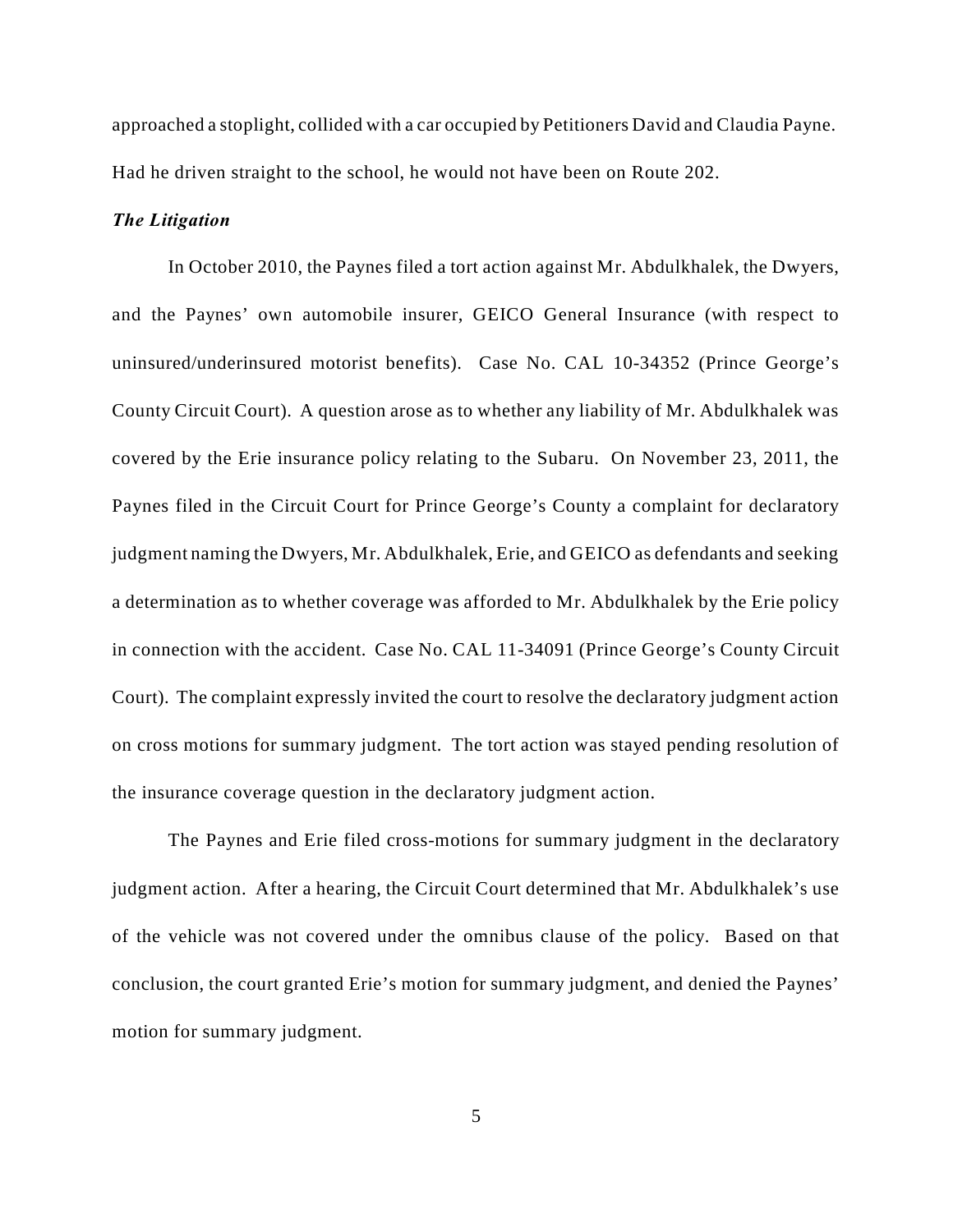The Paynes appealed, and the Court of Special Appeals affirmed. 216 Md. App. 39, 84 A.3d 212 (2014). The Court concluded that "the coverage of the policy did not extend to [Mr.] Abdulkhalek, the ostensible second permittee, who was expressly prohibited from driving the [Subaru], who nonetheless did so without the necessary presence of the first permittee, and who in any event exceeded the scope of any even implicitly permitted use." *Id*. at 58, 84 A.3d at 223. The Paynes filed a petition for a writ of *certiorari*, which this Court granted.

#### **II**

## **Discussion**

#### *Standard of Review*

The Circuit Court decided this case on cross motions for summary judgment. Under the Maryland Rules, a circuit court may grant a motion for summary judgment if there is no dispute as to any material fact and the moving party is entitled to judgment as a matter of law. Maryland Rule 2-501(f). The court is to consider the record in the light most favorable to the non-moving party and consider any reasonable inferences that may be drawn from the undisputed facts against the moving party. *Mathews v. Cassidy Turley Maryland, Inc.*, 435 Md. 584, 598, 80 A.3d 269 (2013). When parties file cross motions for summary judgment, the court must assess each motion on its own merits. *MAMSI Life & Health Ins. Co. V. Callaway*, 375 Md. 261, 278, 825 A.2d 995 (2003). Although the court is considering the same record, it might draw different inferences from the same basic facts in considering the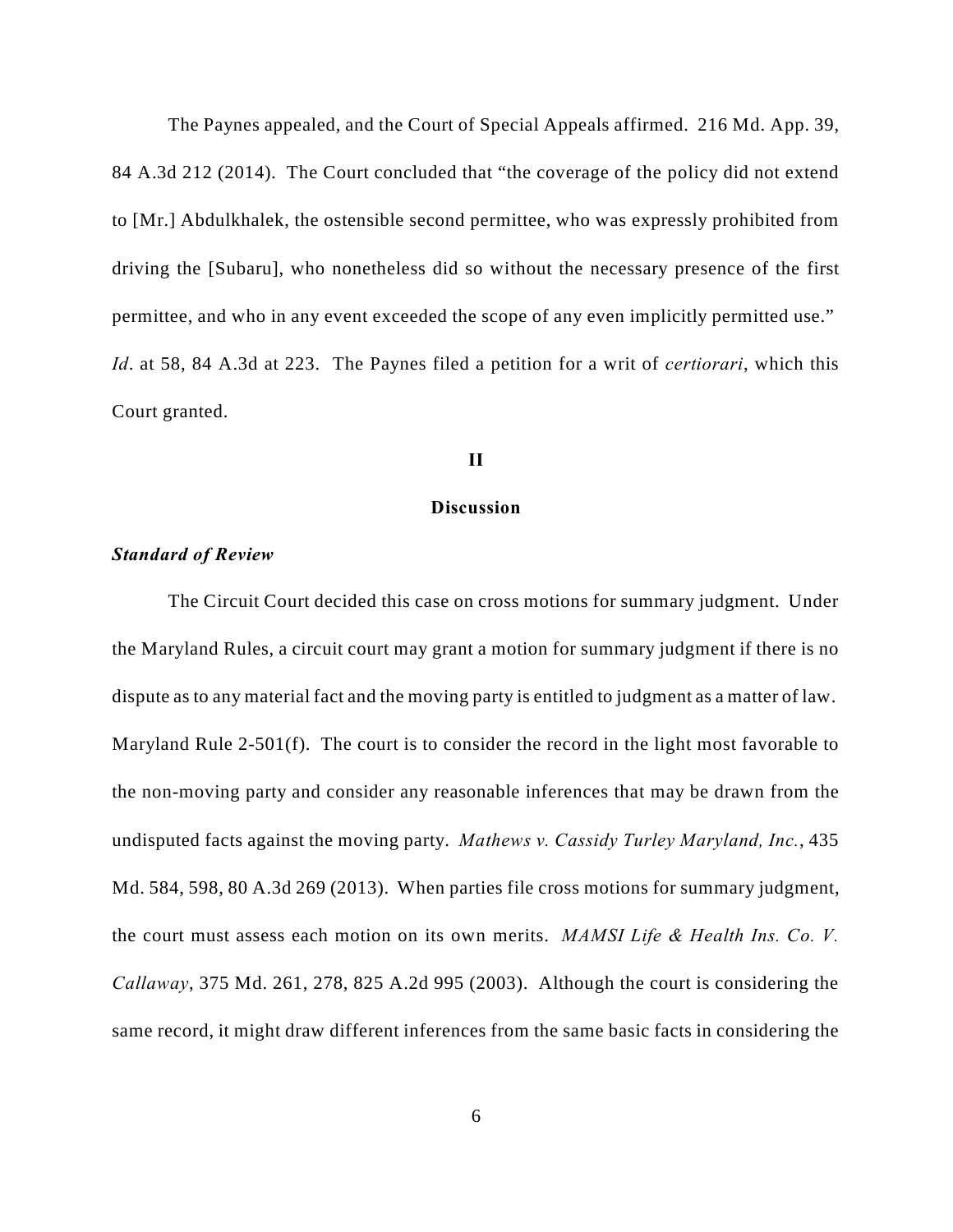opposing motions. It is, of course, possible that a court would deny both motions in light of the different inferences drawn from the same facts. In other words, the resolution of cross motions for summary judgment is not a zero sum game. Both combatants may remain standing.

Because a circuit court's decision to award summary judgment turns on a question of law, not a dispute of fact, an appellate court is to review whether the circuit court was legally correct without according any special deference to the lower court's legal conclusions. *Mathews,* 433 Md. at 598. We thus consider the legal question at issue anew – or, in the Latin phrase, *de novo*.

### *Whether this Case can be Decided on Summary Judgment*

In this case the basic facts are undisputed and the legal question at issue in this declaratory judgment action may be susceptible to resolution on summary judgment, unless contrary inferences drawn from those facts would require denial of both motions for summary judgment.

It is clear that Karen Dwyer's use of the Subaru would be covered under the omnibus clause as she was both a relative resident in the household of the named insured and also had general unrestricted permission from the named insured – her father – to use the vehicle. But Mr. Abdulkhalek was neither a named insured in the Erie policy nor a "relative," as defined in that policy. Thus, he would only be covered under the policy if he came within the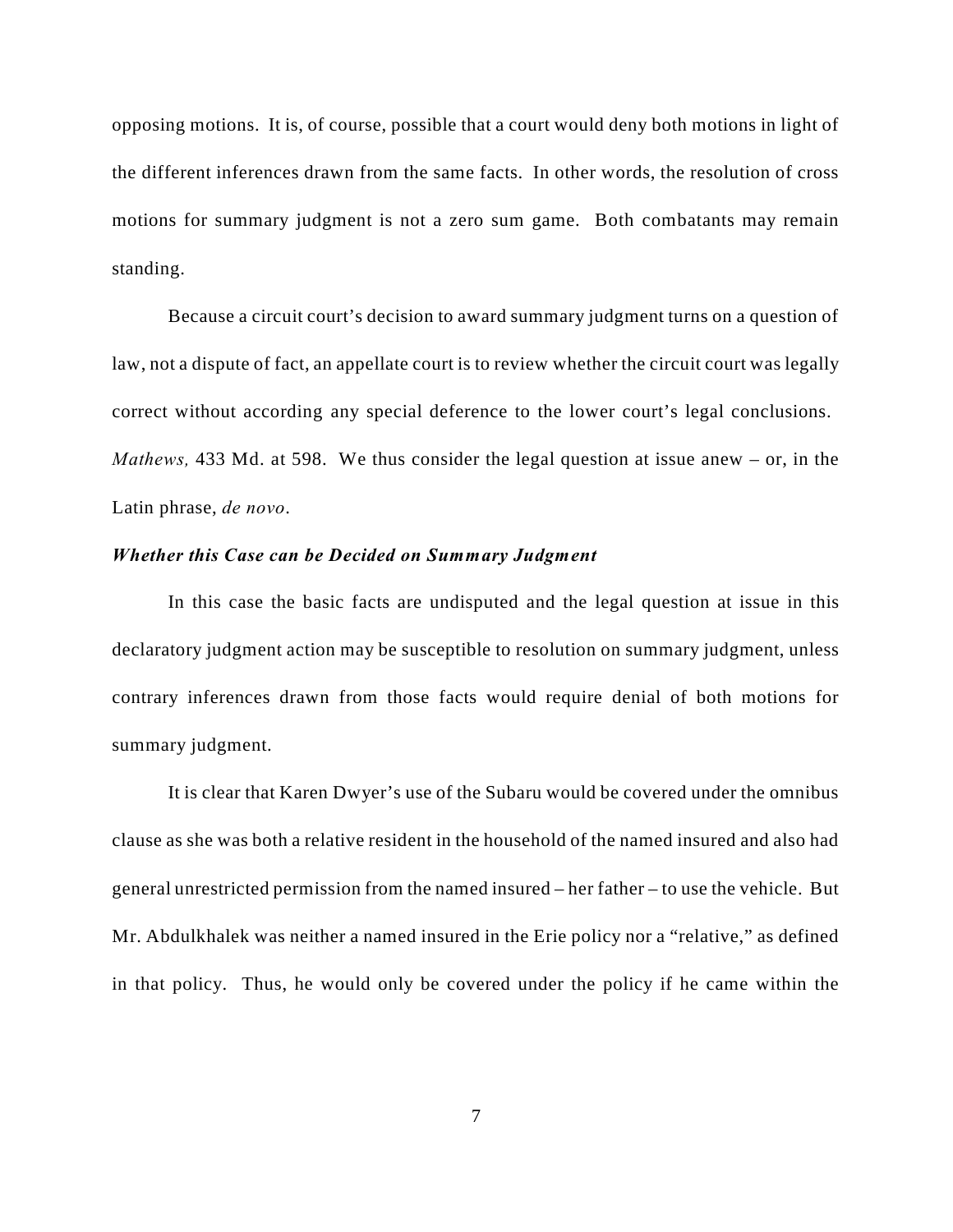permissive use provision of the omnibus clause. Erie asserts that Mr. Abdulkhalek is not covered under the permissive use provision for two reasons.<sup>3</sup>

First, it argues that an individual who is otherwise forbidden from driving an insured vehicle is only covered by the permissive use provision as a second permittee when the first permittee – Karen Dwyer, in this case – is physically in the vehicle at the time of the accident. There is no dispute that Ms. Dwyer was not in the vehicle when it collided with the Paynes' car.

Second, even if there could be coverage of a second permittee without the presence of the first permittee in the vehicle, Erie argues that a second permittee must be driving the car for the benefit of the first permittee and that, in this case, Mr. Abdulkhalek's trip to the gas station that resulted in his driving the car to the scene of the accident on Route 202 was not for the benefit of the first permittee. Accordingly, even if Karen Dwyer could bring Mr. Abdulkhalek within the scope of the omnibus clause as a second permittee by authorizing him to drive the car for her benefit, there was no coverage for his deviation from the task that she had assigned him.

. Thus, one of the two bases that Erie offers for summary judgment in its favor turns on a basic fact about which there is no disagreement – whether Karen Dwyer was in the car at the time of the accident. The second reason turns more on what inferences may be drawn

<sup>&</sup>lt;sup>3</sup>Alan and Maureen Dwyer adopt Erie's view in their brief.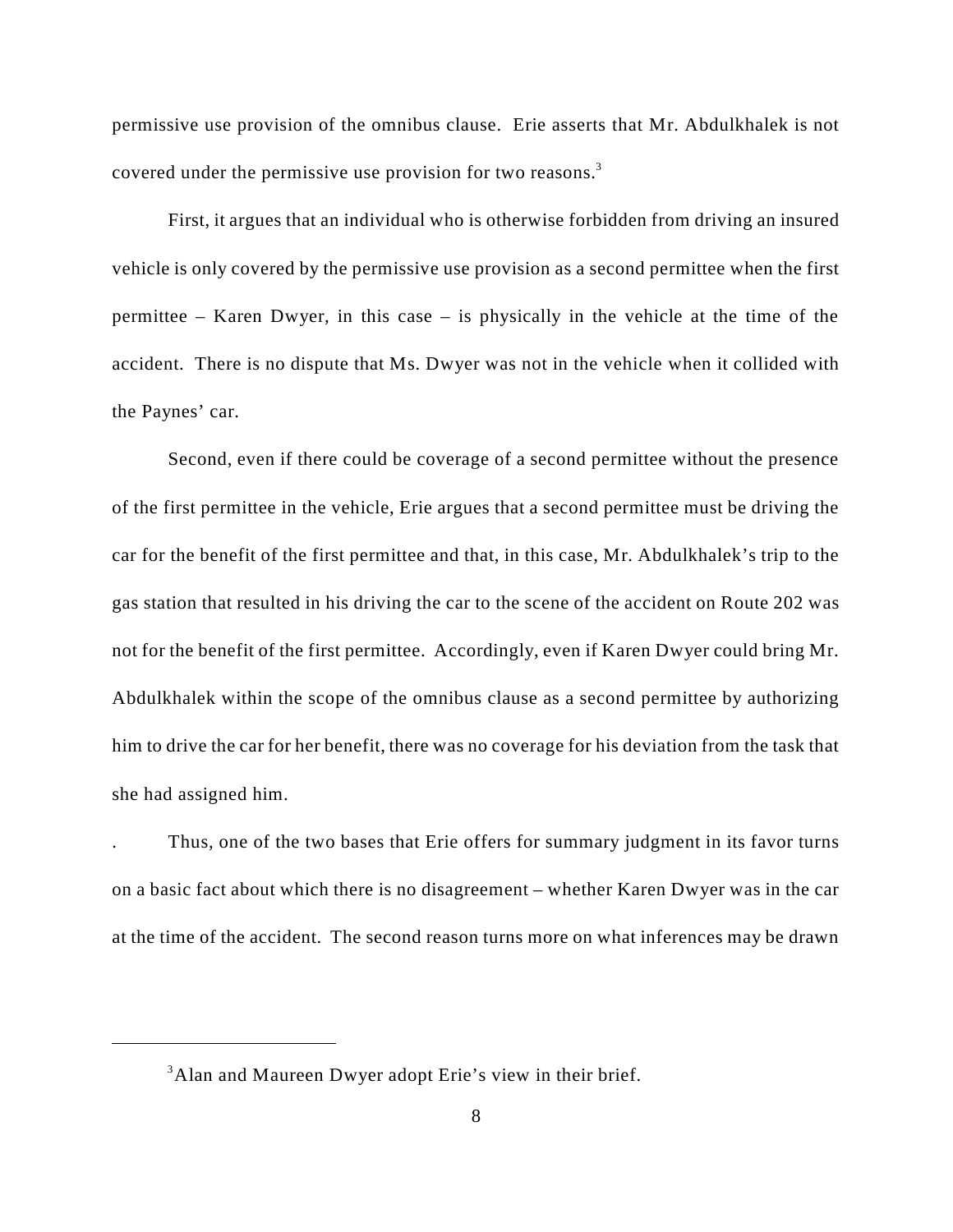from the undisputed facts – whether Mr. Abdulkhalek was operating the car for the benefit of Ms. Dwyer at the time of the accident.

#### *The Criteria for Coverage as a Second Permittee under the Omnibus Clause*

Prior appellate decisions have identified alternative scenarios under which an omnibus clause covers the operation of the vehicle when a named insured authorizes another individual – the "first permittee" – to use the car, but forbids or limits the operation of the car by others. While the reported decisions in which courts have found coverage have involved factual situations in which the first permittee was physically present in the car at the time of the accident, the test articulated in those decisions does not require the presence of the first permittee. Rather, the courts have stated a test in the disjunctive which requires either that the first permittee be in the car while it is being operated by the second permittee *or* that the second permittee drive the car with the authorization of the first permittee for the first permittee's benefit. Three of the leading decisions state this disjunctive test as follows:

### (1) *Kornke*

[Even if the named insured expressly prohibited a second permittee from use of the automobile] the law permits coverage [under the omnibus clause] because a) the original permittee was riding in the car with the second permittee at the time of the accident; **or** b) because the second permittee was serving some purpose or advantage of the first permittee when the accident occurred.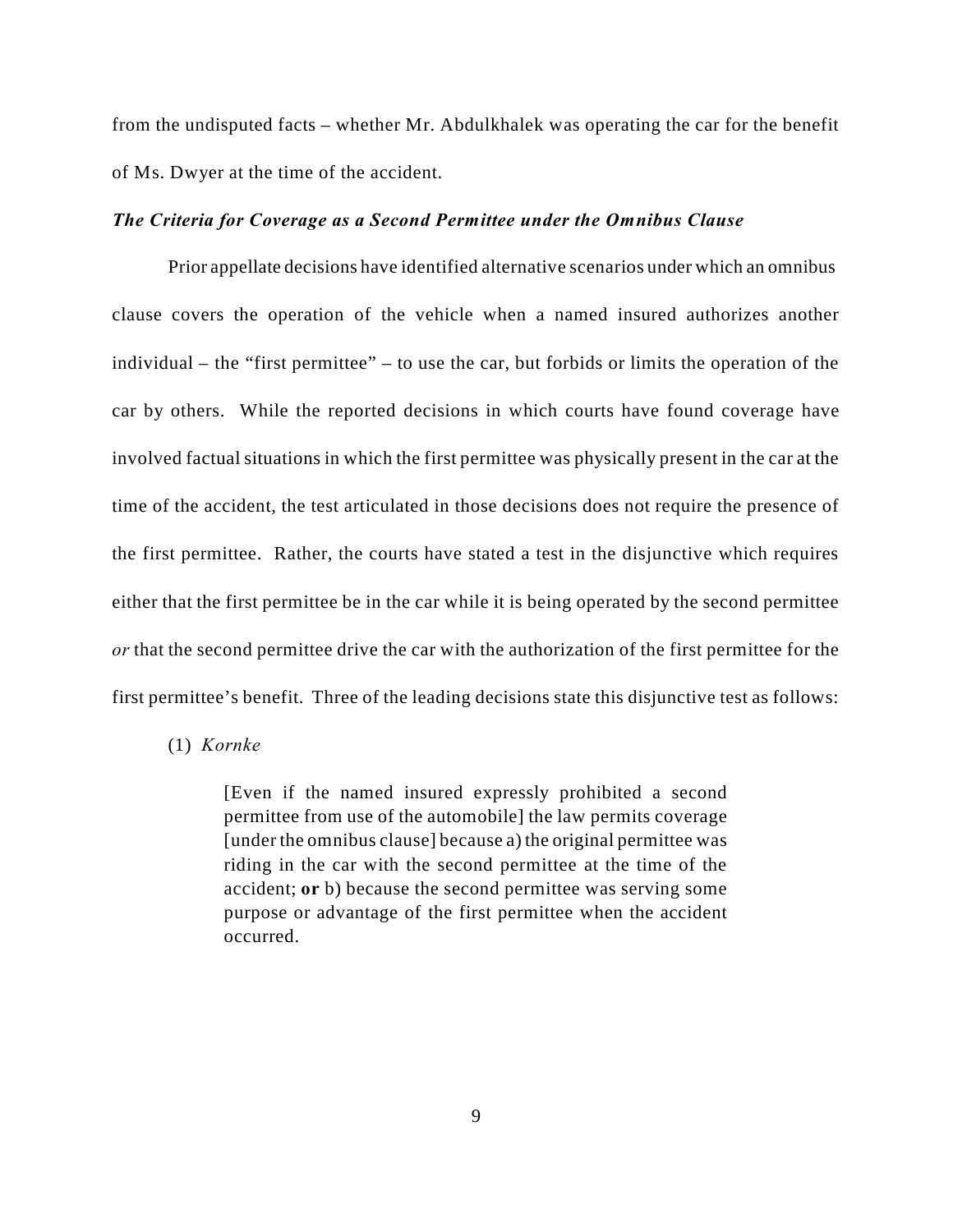*Maryland Indemnity Ins. Co. v. Kornke*, 21 Md. App. 178, 196-97, 319 A.2d 603 (1974)

(emphasis added) (citations omitted).<sup>4</sup>

(2) *Federal Insurance Co.*

The "general rule" that a permittee may not allow a third party to "use" the named insured's car has generally been held not to preclude recovery under the omnibus clause where (1) the original permittee is riding in the car with the second permittee at the time of the accident, **or** (2) the second permittee, in using the vehicle, is serving some purpose of the original permittee.

*Federal Ins. Co. v. Allstate Ins. Co*., 275 Md. 460, 471, 341 A.2d 399 (1975) (quoting 7 Am.

Jur.2d, Automobile Insurance, §117 (1963)) (emphasis added).<sup>5</sup>

(3) *Bond*

[There are] two variations from the general rule denying coverage to the second permittee where the named insured expressly prohibited the first permittee from allowing others to drive the car. They are, one, where the first permittee was riding in the car, **or** was benefitted by its operation, and two, where the

<sup>&</sup>lt;sup>4</sup>In *Kornke*, the named insured gave his teenage son permission to drive the car, but forbade its use by others. When the car developed an electrical problem during one trip, the son repaired the problem but suffered an electrical shock, asked one of his passengers to take over the wheel, and an accident ensued. The court found that the insurance policy extended coverage to the driver as a second permittee under both tests set forth in the passage quoted in the text. 21 Md. App. at 197.

<sup>&</sup>lt;sup>5</sup>In *Federal Insurance*, the named insured – an automobile delivery company – had contracted with the first permittee to drive a car from New York to Florida. The first permittee had recruited a couple friends to accompany him and one of the passengers took a turn driving the car part way through the trip, during which there was an accident. Applying the two tests quoted in the text, this Court held that the friend was covered as a second permittee because, not only was the first permittee in the car at the time of the accident, but in taking a turn driving, the friend was also serving the purposes of both the named insured and the first permittee. 275 Md. at 472.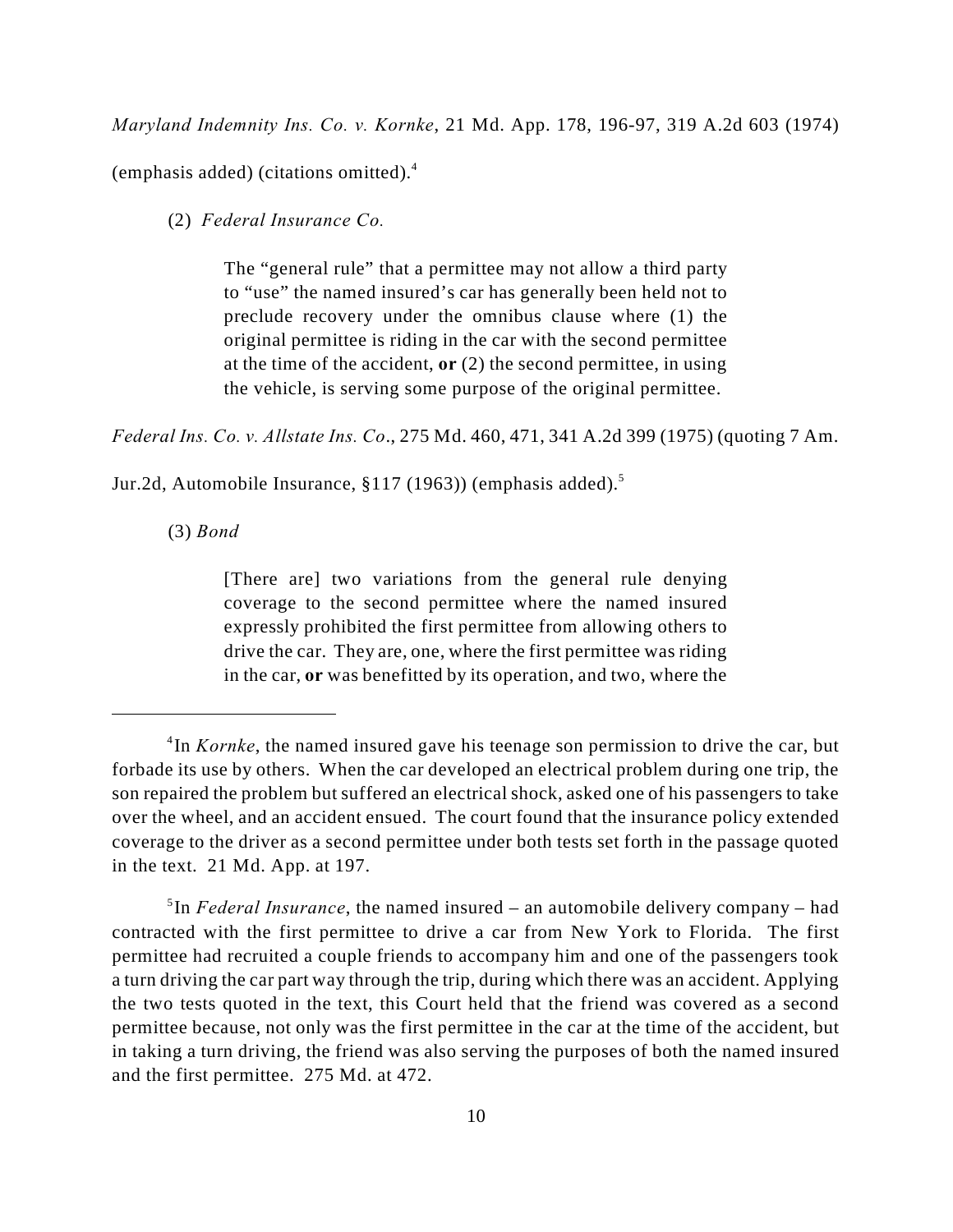second permittee's driving was occasioned by an emergency or a situation involving elements of urgency or necessity, benefitting the first permittee. Neither of these variations are applicable here, and we have in this case no occasion to consider their viability[.]

*Bond v. Pennsylvania National Mutual Casualty Ins. Co.*, 289 Md. 379, 386 n.1, 424 A.2d

765 (1981) (emphasis added). <sup>6</sup>

In each of the cases, the court recognized two alternative situations in which coverage would extend to operation of the car by a person other than the first permittee – one where the first permittee is a passenger, though not driving the car, and a second in which the driver is operating the car for the benefit of the first permittee, even though the first permittee is not physically present in the car. *See also Nationwide General Ins. Co. v. GEICO*, 81 Md. App. 104, 115, 566 A.2d 1117 (1989), *cert. denied*, 319 Md. 72, 570 A.2d 864 (1990) (noting that *Kornke* and *Bond* alluded to *two* tests for coverage of a "second permittee" under the omnibus clause, only one of which involves the presence of the first permittee).

The rationale for this disjunctive test would appear to be as follows. An omnibus clause that contemplates that the named insured may authorize the "use" of the vehicle by

 $\delta$ In *Bond*, the named insured allowed her daughter, the first permittee, exclusive use of the car. On the day of the accident, the daughter picked up two friends to go to a dance in Essex. En route to the dance, they stopped at a bar, and the daughter left the car with her friends while she went off with a boyfriend. One of her friends then drove the car to a nearby carnival and was involved in an accident on the return trip. This Court held that the circuit court properly found that the car was not being used by anyone expressly or impliedly authorized to drive it at the time of the accident. In a footnote, the Court noted that the friend's operation of the car was not covered by the omnibus clause under *any* of the criteria in the passage quoted in text above. 289 Md. at 386 n.1.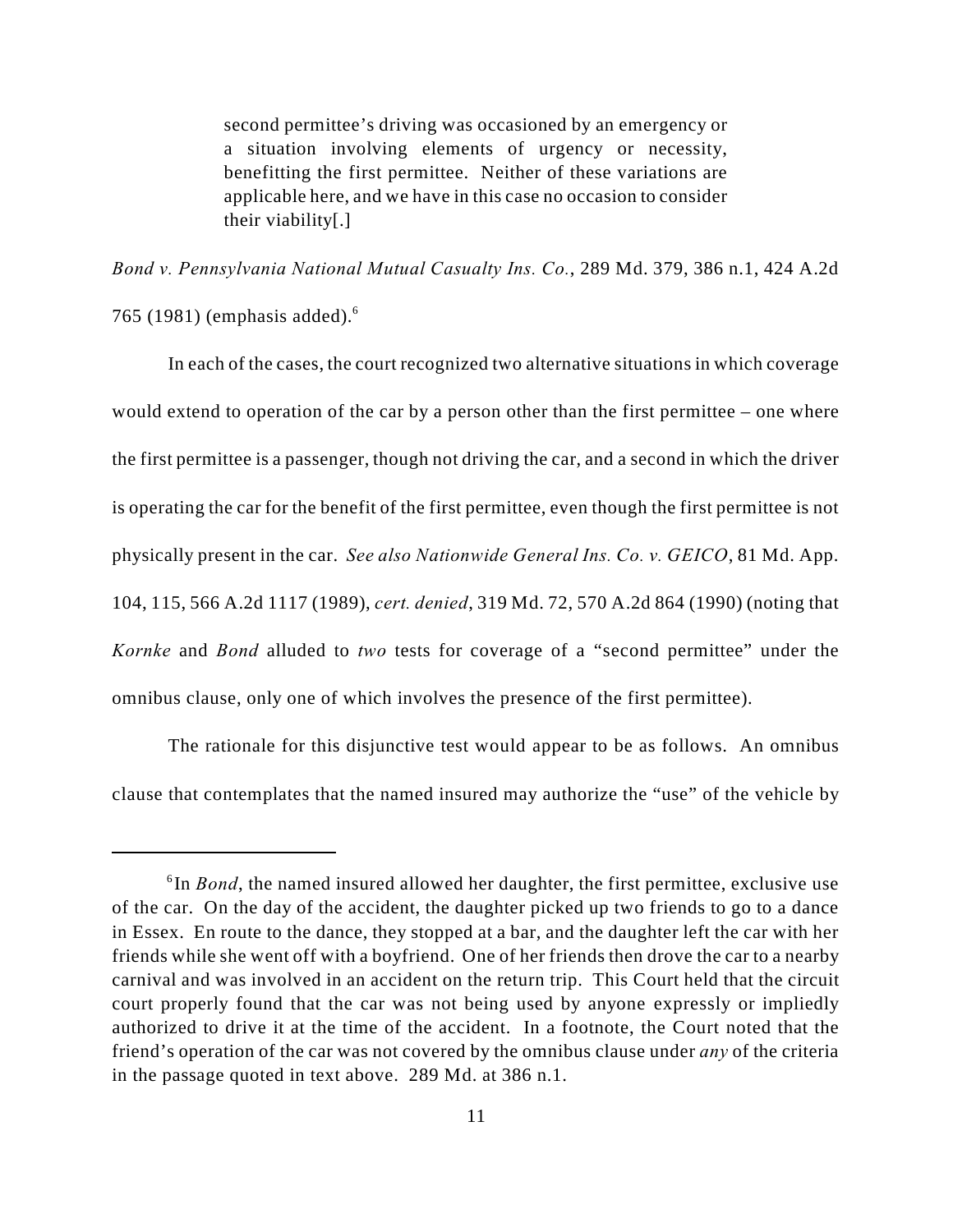a first permittee extends coverage to a second permittee only if the use of the car is consistent with the scope of permission granted to the first permittee.<sup>7</sup> The presence of the first permittee in the car at the time it is operated by another driver is an indication that it is being operated for the benefit of the first permittee – *i.e*., used by the first permittee, even if driven by someone else. One case has alluded to the notion that the first permittee remains the "master of the ship"<sup>8</sup> even if the first permittee is not operating the car. However, there does not appear to be any requirement that the first permittee be actively directing the operation of the car – in *Kornke*, the first permittee was asleep in the car at the time of the accident. If the first permittee is not physically present in the car, it must be clear that the driver is operating the vehicle for the benefit of the first permittee – within the scope of the first permittee's authorized use of the car – in order to have coverage as a second permittee.<sup>9</sup>

*Mitnick*, 180 Md. at 607. <sup>8</sup>

<sup>&</sup>lt;sup>7</sup>It has long been held that permission to "use" a vehicle encompasses more than permission to drive it oneself. *See Hardware Mutual Casualty Co. v. Mitnick*, 100 Md. 604, 607, 26 A.2d 393 (1942) ("use" in an omnibus clause includes "making use of it by riding while driven by another"); *Melvin v. American Automobile Insurance Co.*, 232 Md. 476, 478- 79, 194 A.2d 269 (1963) ("actual use" not limited to operation of vehicle "where the operator is the agent or servant of another and subject to his immediate and present direction and control"). When the named insured grants permission to the first permittee for a limited purpose, the same limitations also constrain the use of the vehicle by a second permittee. *See Liberty Mutual Ins. Co. v. Maryland Automobile Insurance Fund*, 154 Md. App. 604, 616, 841 A.2d 46 (2004) (when named insured allowed his son – the first permittee – to use insured vehicle for the purpose of transporting his mother, omnibus clause did not extend coverage to a friend whom the son allowed to drive the car during a detour that the two took to Washington, D.C., without the mother).

<sup>&</sup>lt;sup>9</sup>The concurring opinion expresses a concern that, absent a requirement that the first (continued...)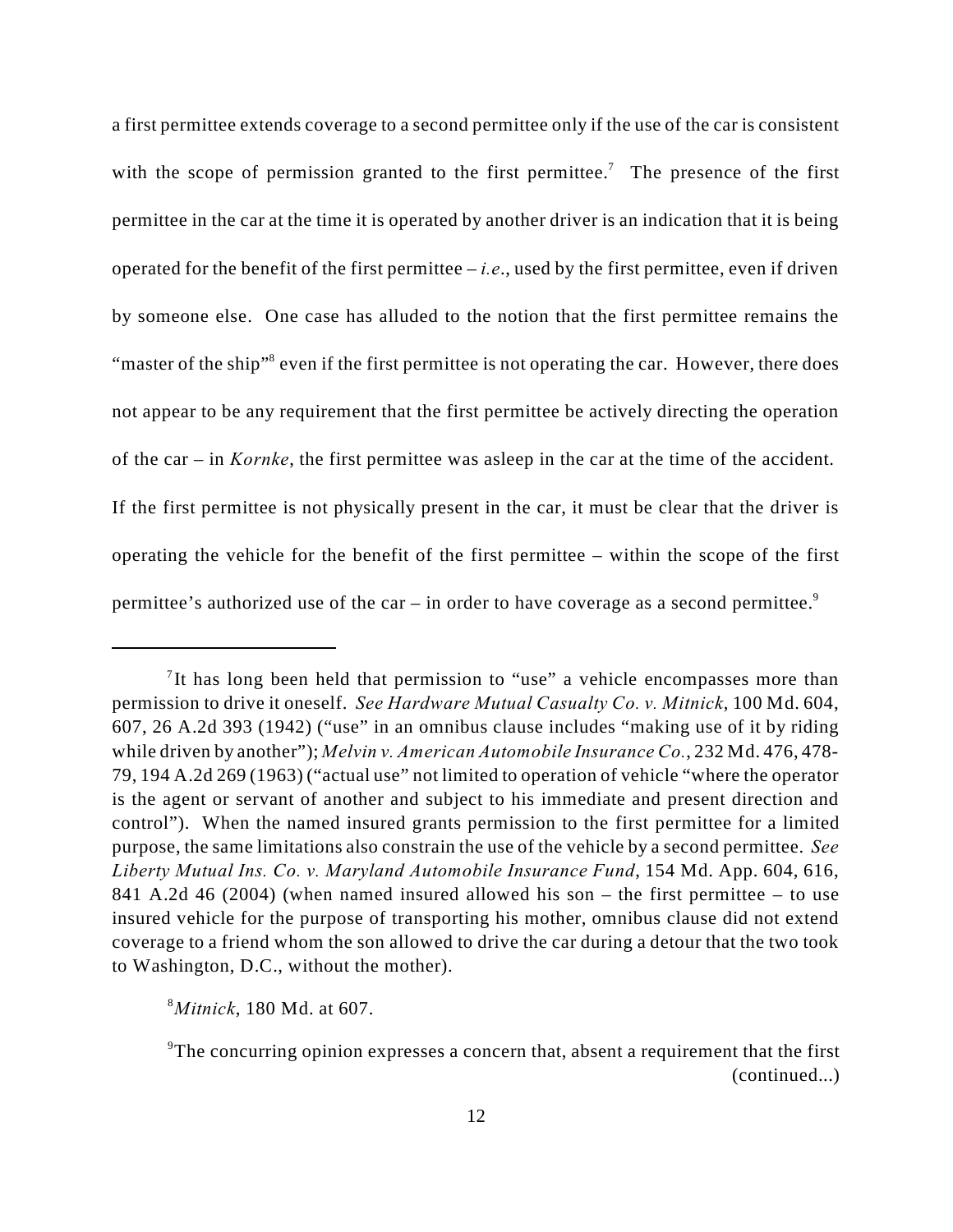Erie argues that the two tests should be combined and considered as conjunctive rather than disjunctive. Erie would rewrite each of the passages quoted above to replace the word "or" in each instance with the word "and." But a little word can make a big difference. Under Erie's position, an innocent injured third party would have no recourse against the insurance policy that covered the car that caused the accident, even if the driver was driving the car at the request of, and for the benefit of, an authorized user of the vehicle. Rather, the innocent injured party would have to seek compensation from the driver alone, whatever uninsured motorist benefits the injured party might happen to have, or the uninsured component of the Maryland Automobile Insurance Fund. In our view, this is at odds with the public policy underlying the compulsory insurance law and with the consistent interpretation of omnibus clauses such as the one in the Erie policy.<sup>10</sup>

 $\degree$ (...continued)

permittee be present in the car, there will be a "slippery slope" leading to coverage of "third, fourth, or even fifth permittees." Concurring slip op. at pp.  $18-19 \& n.4$ . It is true that, under the second alternative of the *Kornke/Federal Insurance/Bond* formulation, there is the potential that different individuals could drive the vehicle at the direction of the first permittee, but in order to have coverage under the omnibus clause, each such driver would have to be operating the vehicle for the benefit of the first permittee – the individual whose "use" of the vehicle was authorized by the named insured. Each such driver would thus be another second permittee – just as there may be multiple individuals who could drive the vehicle at the direction of the first permittee with the first permittee in the car. In both cases, the driver is a second permittee covered by the omnibus clause. The imagined "third, fourth or fifth permittee" is simply an alternative second permittee, as there is only one driver at any particular time. There is no "slippery slope."

<sup>&</sup>lt;sup>10</sup>The Court of Special Appeals adopted Erie's position as one of its alternative reasons for affirming summary judgment in Erie's favor. The court's scholarly opinion draws an analogy to a classic double play combination of the Chicago Cubs, in which a (continued...)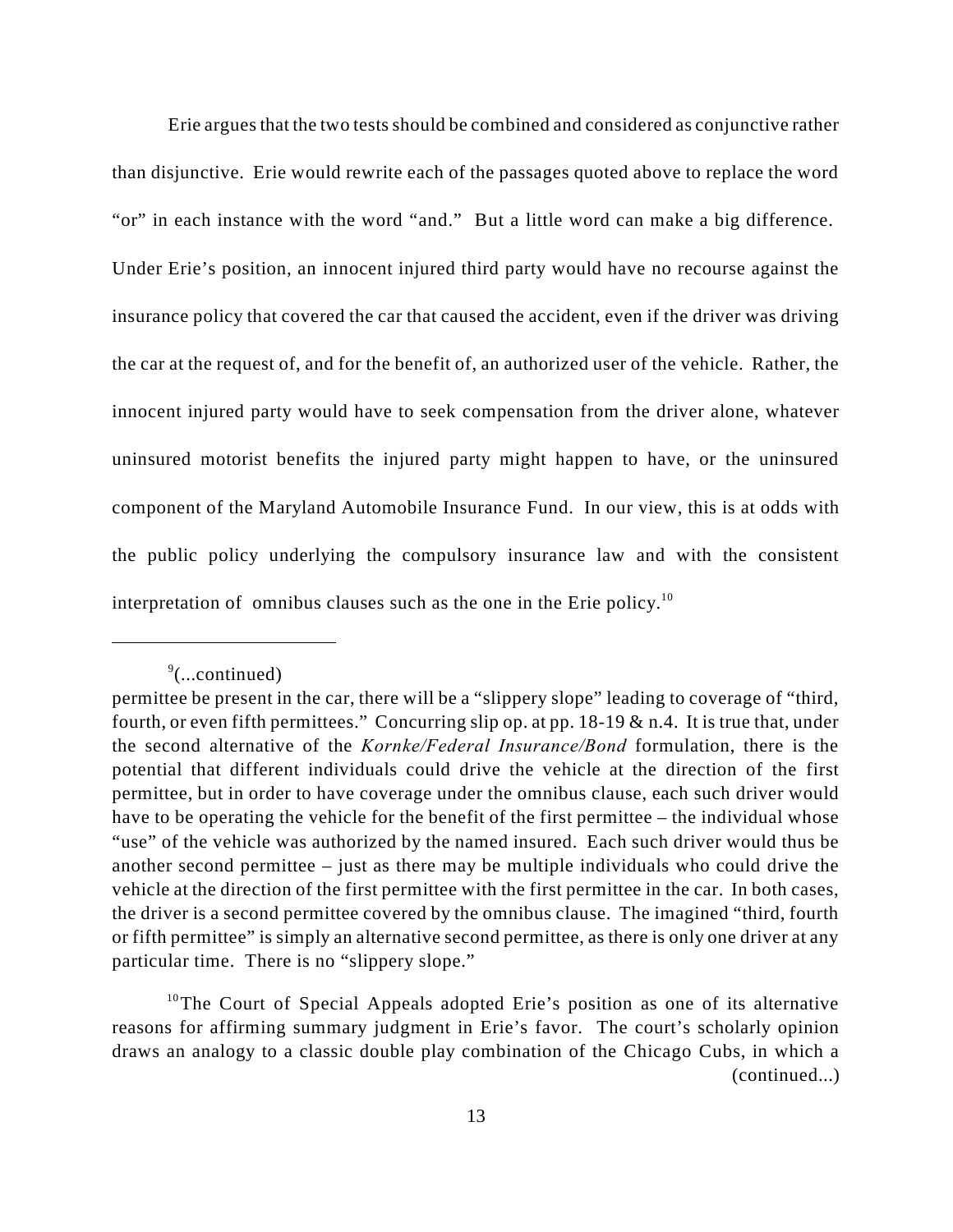#### *Application to Mr. Abdulkhalek's Trip*

The omnibus clause in the Erie policy contemplates that the named insured may authorize the "use" of the vehicle by others. The undisputed facts are that Mr. Dwyer had granted Karen Dwyer – the first permittee – unrestricted use of the Subaru. Indeed, as a relative of the named insured who lived in his household, Karen Dwyer was covered under the omnibus clause in the Erie policy even without Mr. Dwyer's explicit permission. Thus, there is no question that it was within the scope of Karen Dwyer's permitted use of the car to use it to pick up her children from school.

On the day of the accident, Karen Dwyer asked Mr. Abdulkhalek to pick up two of their children from an elementary school two blocks from the Dwyer house. Mr. Abdulkhalek, however, went elsewhere – to a gas station that led him to the intersection where he collided with the Paynes' car. On this record, the purpose of the trip to the gas station is a bit of a mystery, but there is no indication that it was for the benefit of Karen Dwyer. One cannot say that, on the basis of the undisputed facts, there was coverage of Mr.

 $^{10}$ (...continued)

baseball passed from shortstop Joe Tinker to second baseman Johnny Evers to first baseman Frank Chance to complete a double play. 216 Md. App. at 40-41. In other words, much as the baseball had to physically end up with Chance for the batter to be called out, in the view of the Court of Special Appeals there would be no insurance coverage for a second permittee under an omnibus clause unless the first permittee is physically in the car while it is driven by the second permittee. Under our opinion, a more apt analogy in this case might be the infield fly rule, under which there would be no need for Tinker – or Evers – to get the ball to Chance to have the batter called out. Nor is there any need to belabor the analogy. More information on the infield fly rule can be found at Note, *The Common Law Origins of the Infield Fly Rule*, 123 U. Penn. L. Rev. 1474 (1975).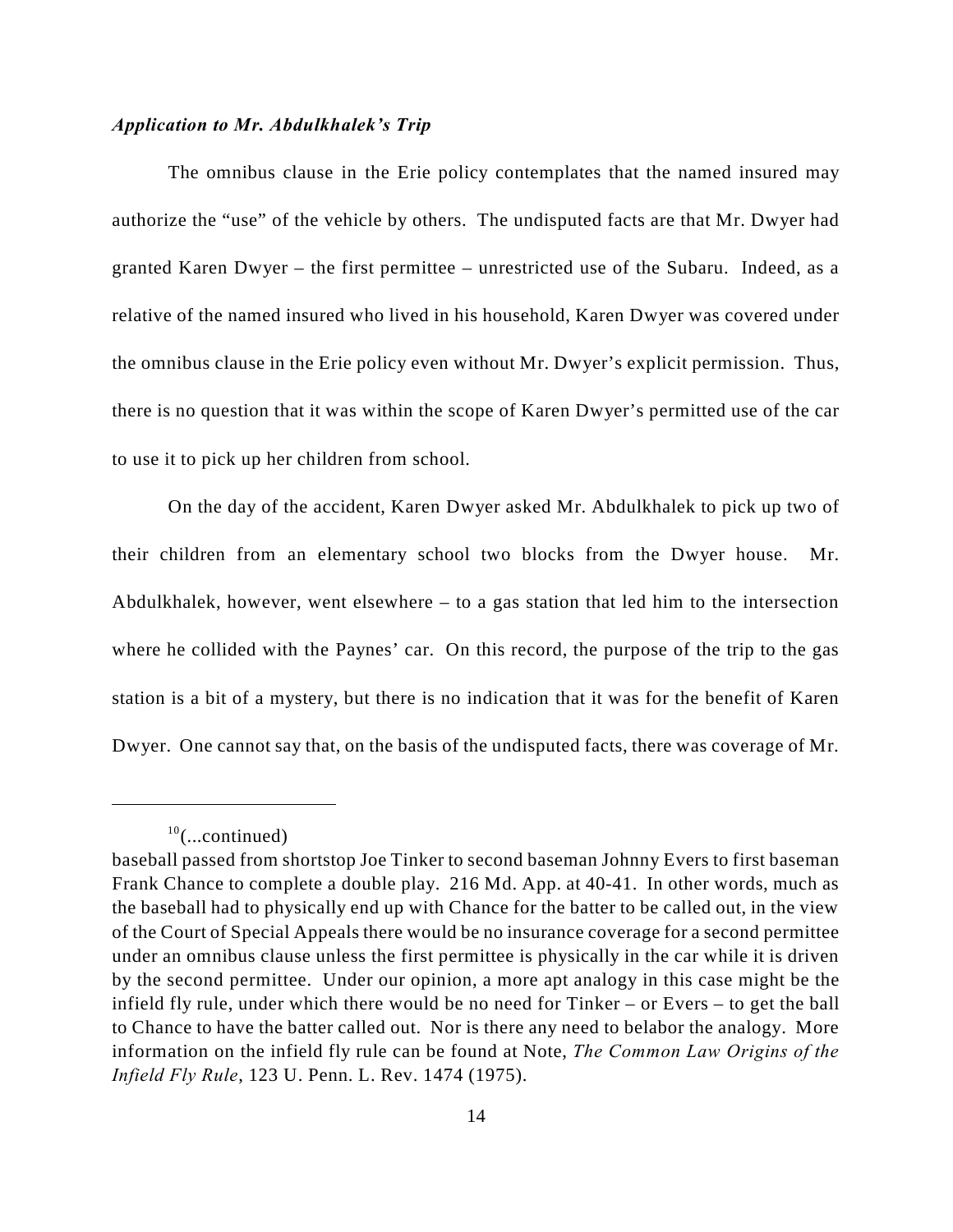Abdulkhalek under the omnibus clause as a matter of law. The Circuit Court was clearly correct in its decision to deny the Paynes' motion for summary judgment

As noted above, the fact that the Paynes' motion for summary judgment fails does not necessarily mean that Erie's opposing motion for summary judgment succeeds. In assessing the Paynes' motion, we indulged all reasonable inferences in favor of Erie. One might reasonably infer that a trip to a gas station is inconsistent with carrying out a request to take a two-block trip to an elementary school to pick up children. But in assessing Erie's motion, the winds blow in the opposite direction and all inferences are to be taken in favor of the Paynes.<sup> $11$ </sup> Nevertheless, the inferences must be reasonable and not simply speculation.

Although Mr. Abdulkhalek potentially had coverage under the omnibus clause as a second permittee, he did not have the same discretion as Karen Dwyer, the first permittee, to use the car as he pleased. In her absence, he was covered only to the extent that he drove for her benefit. In the end, what we know from this record is that Mr. Abdulkhalek was asked to drive to the elementary school for the benefit of Karen Dwyer, the first permittee (there is no suggestion in the record before us that she sent him on any other errand); that he drove to a gas station instead of the elementary school; and that he was in an accident shortly after he left the gas station. We might speculate that he went to the gas station to benefit Ms. Dwyer; that even if it was not for the benefit of Ms. Dwyer, he had returned to that purpose

<sup>&</sup>lt;sup>11</sup> Cross motions for summary judgment may be contrasted to a bench trial, such as occurred in *Liberty Mutual Ins. Co. v. Maryland Automobile Insurance Fund*, 154 Md. App. at 608, in which a circuit court may make factual findings and need not indulge inferences in favor of one party or the other.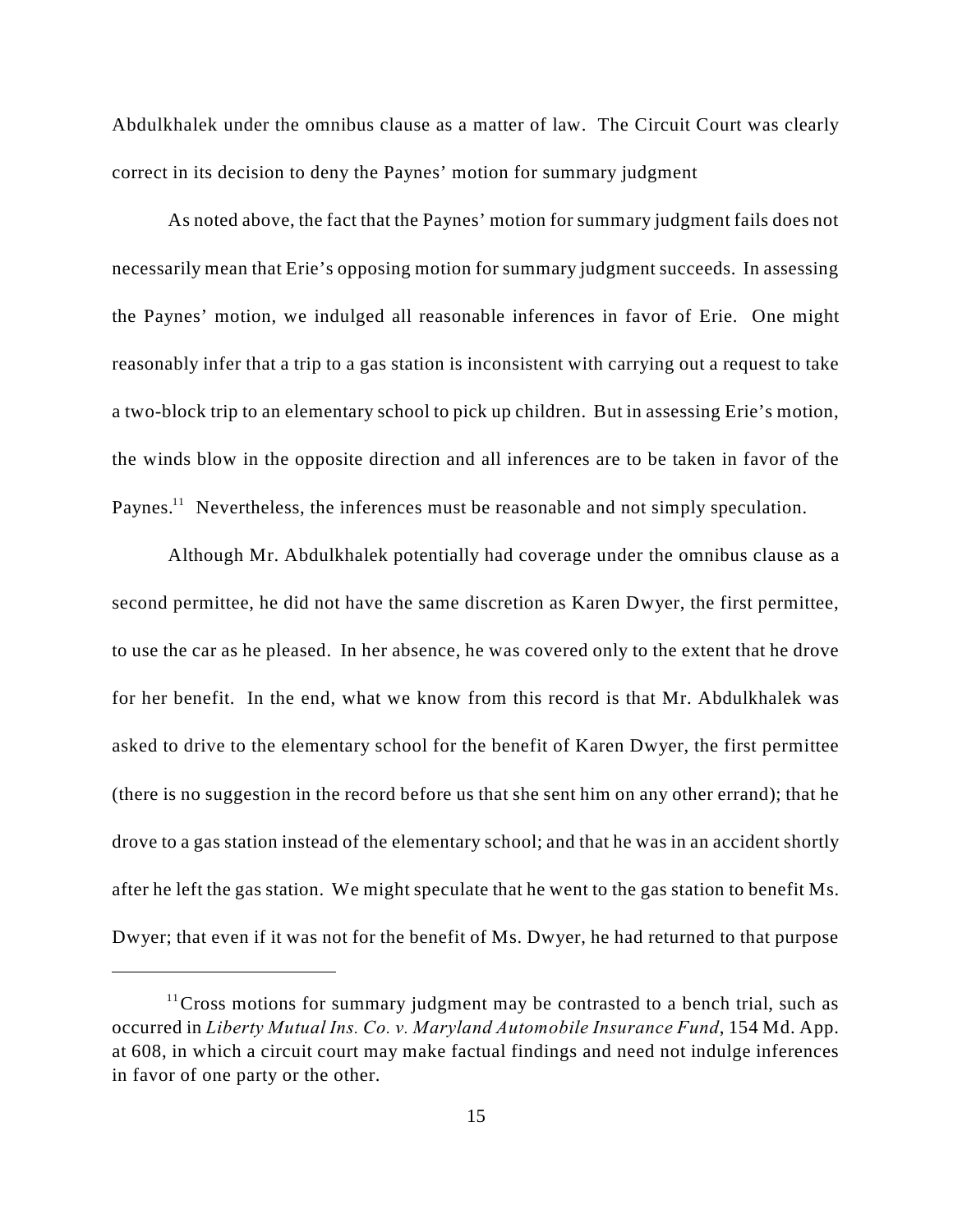when the accident intervened; or that the apparently circuitous route he was taking to the school was the best he knew. The problem is that we cannot root any of these musings in the record before us. They do not qualify as reasonable inferences that allow the Paynes to escape summary judgment. We thus agree with the second alternative holding of the Court of Special Appeals that this deviation from his assigned task took Mr. Abdulkhalek outside the coverage of the omnibus clause. *See* 216 Md. App. at 54-58.

### **III**

#### **Conclusion**

An omnibus clause in an automobile insurance policy that extends liability coverage to a permissive user of an insured vehicle also encompasses a driver who operates the vehicle for the benefit of an individual who has permission from the named insured to use the car. Coverage does not extend to that driver if, as in this case, the driver deviates from the purpose for which he was authorized to drive the car for the benefit of first permittee. We thus hold that the Circuit Court properly granted summary judgment in favor of Erie.

# **JUDGMENT OF THE COURT OF SPECIAL APPEALS AFFIRMED. COSTS TO BE PAID BY PETITIONER.**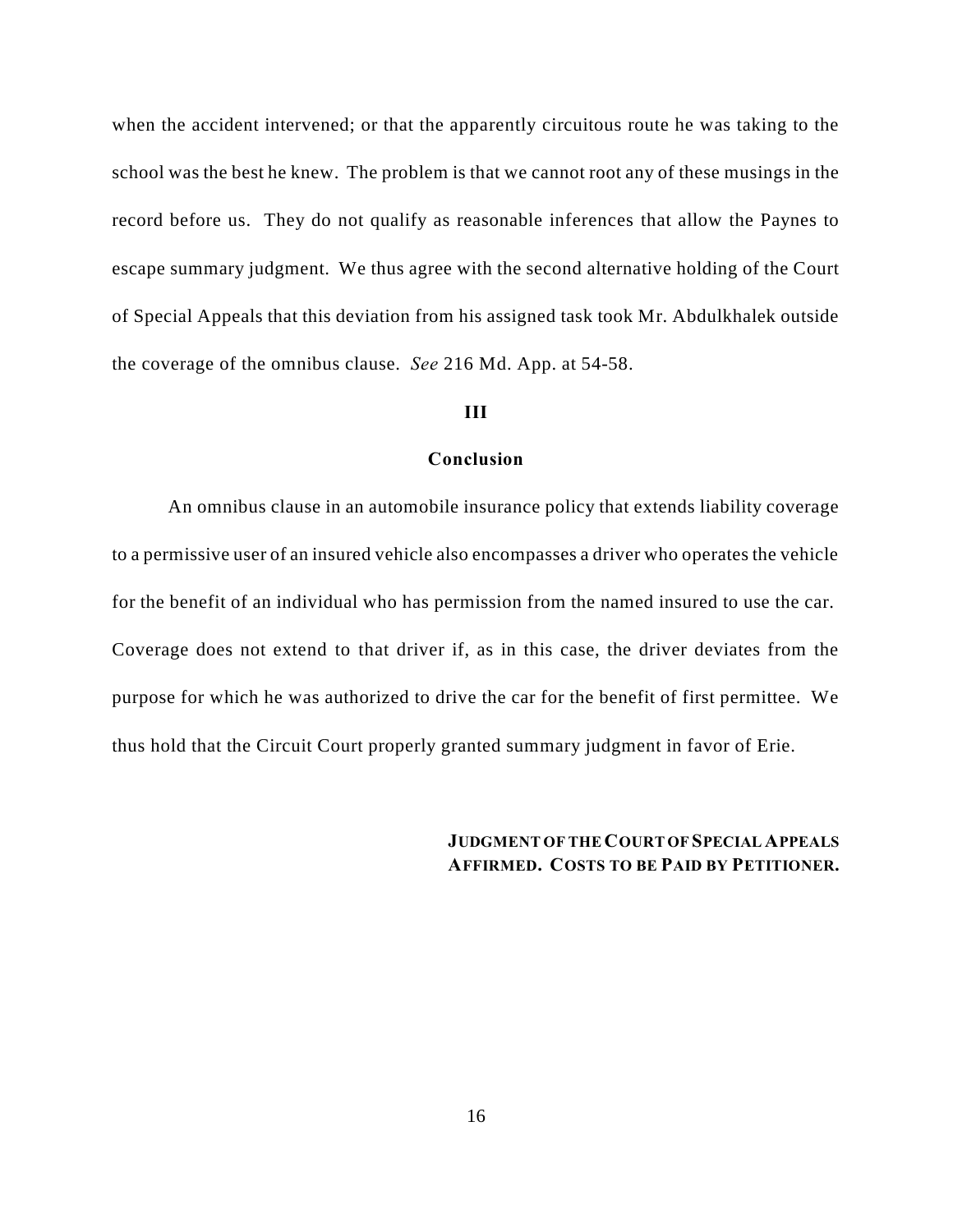Circuit Court for Prince George's County Case No. CAL11-34091

Argued: January 12, 2015

## IN THE COURT OF APPEALS

# OF MARYLAND

No. 38

September Term, 2014 \_\_\_\_\_\_\_\_\_\_\_\_\_\_\_\_\_\_\_\_\_\_\_\_\_\_\_\_\_\_\_\_\_\_\_\_\_\_

# DAVID PAYNE, ET UX.

v.

# ERIE INSURANCE EXCHANGE, ET AL. \_\_\_\_\_\_\_\_\_\_\_\_\_\_\_\_\_\_\_\_\_\_\_\_\_\_\_\_\_\_\_\_\_\_\_\_\_\_

Barbera, C.J. Harrell Battaglia Greene Adkins McDonald Watts,

JJ.

Concurring Opinion by Watts, J., which Harrell and Battaglia, JJ., join

\_\_\_\_\_\_\_\_\_\_\_\_\_\_\_\_\_\_\_\_\_\_\_\_\_\_\_\_\_\_\_\_\_\_\_\_\_\_

\_\_\_\_\_\_\_\_\_\_\_\_\_\_\_\_\_\_\_\_\_\_\_\_\_\_\_\_\_\_\_\_\_\_\_\_\_\_

Filed: March 30, 2015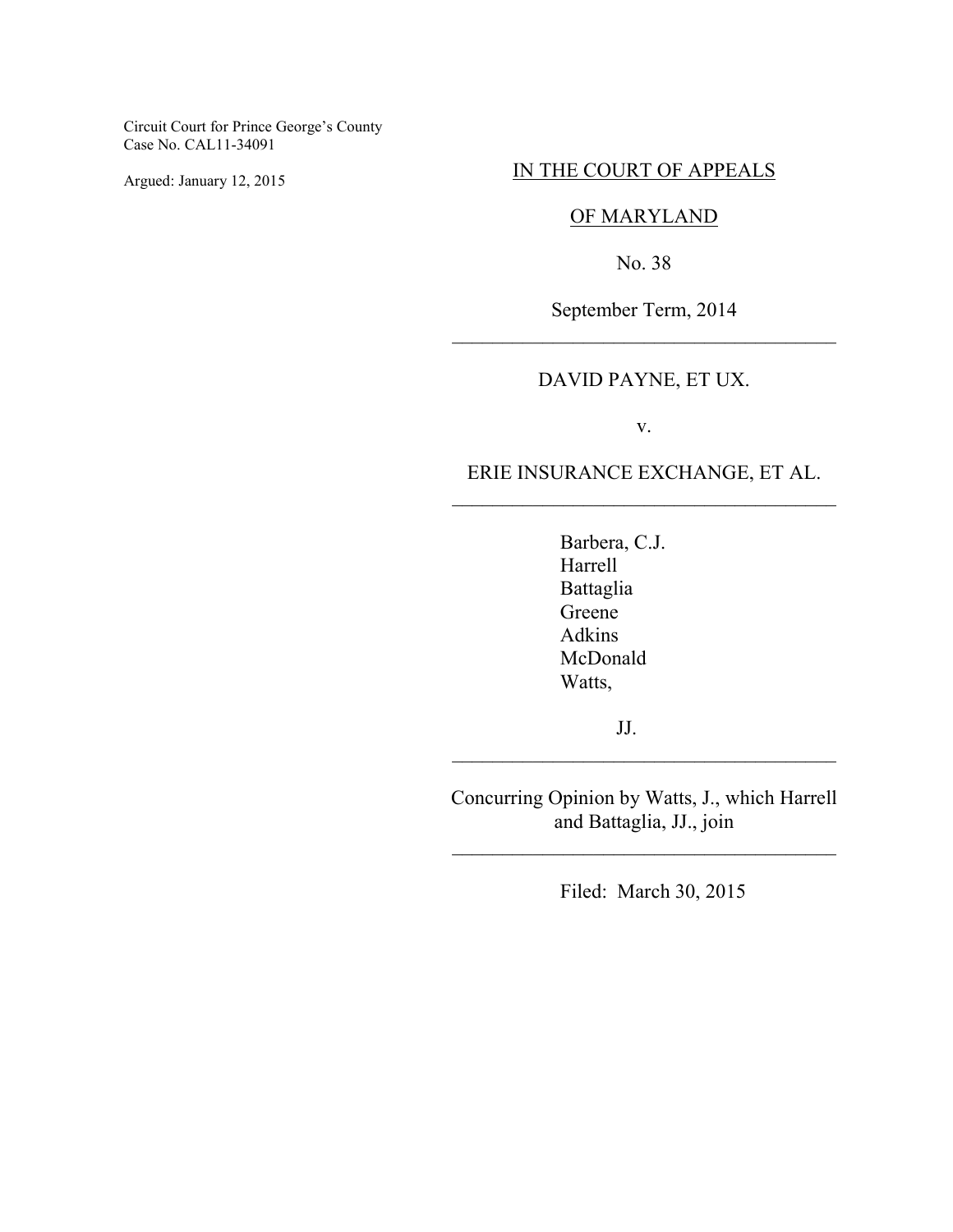Respectfully, I concur in the judgment only.<sup>1</sup> I would hold that, where a named insured has expressly prohibited a second permittee from driving a vehicle, coverage under an omnibus clause may extend to the second permittee only if, at the time of the accident: (1) the first permittee is in the vehicle; (2) the second permittee is using the vehicle for some purpose or benefit of the first permittee; and (3) the use of the vehicle is within the scope of permission for use that the named insured granted.

After a thorough review of the relevant case law, I am convinced that Maryland precedent firmly establishes that coverage under an omnibus clause of an automobile liability insurance policy does not extend to a second permittee who is expressly forbidden from driving the insured vehicle and who gets into an accident when the first permittee is not in the vehicle.

In Md. Indem. Ins. Co. v. Kornke, 21 Md. App. 178, 179, 193, 197, 319 A.2d 603, 604, 612, 614 (1974), the Court of Special Appeals held that coverage under an omnibus clause of an automobile liability insurance policy extended to a second permittee where the named insured of the vehicle had restricted use of the vehicle to a first permittee, but the first permittee was in the vehicle at the time of the accident. That Court described omnibus clauses as follows:

The so-called 'omnibus clause,' required by statute in a number of states, is in addition to the general insuring clause and extends the protection of the automobile liability insurance policy to any person using the insured vehicle provided the use (or 'actual use') is by the named insured or with his permission or consent. The clause, irrespective of language variations,

 $\overline{a}$ 

<sup>&</sup>lt;sup>1</sup>I fully join the Majority's conclusion that Ameen R. Abdulkhalek is not covered under the insurance policy because he was not using the vehicle for the first permittee's benefit at the time of the accident. See Maj. Slip Op. at 15-16.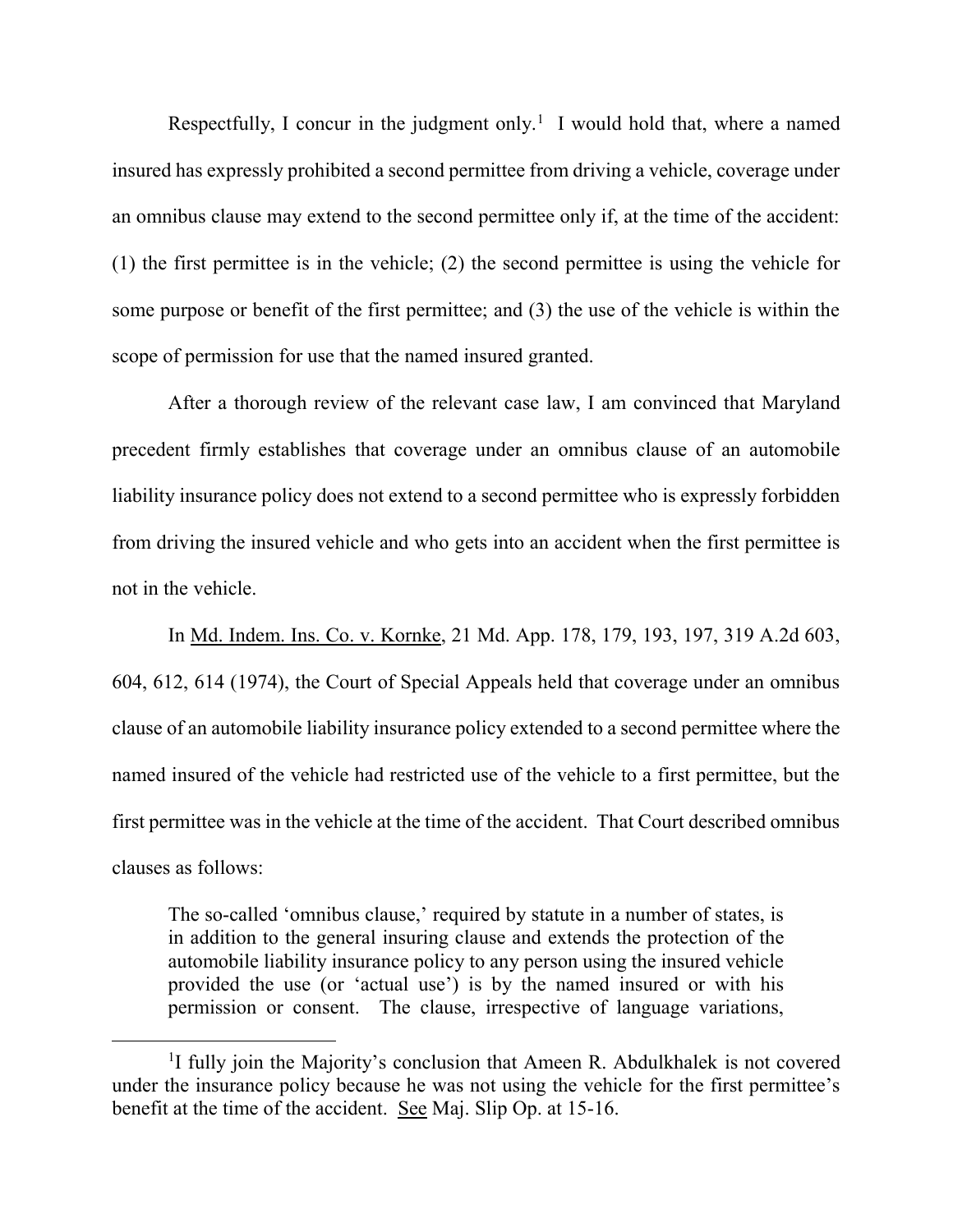clothes the named insured with broad authority to constitute other persons as 'additional insureds.'

Id. at 180, 319 A.2d at 604-05 (footnotes omitted).

In Kornke, id. at 181-82, 319 A.2d at 605, Kornke, the named insured, gave his teenage son permission to drive the car for purposes of going to school and work, and the son drove the car "almost every day" for those purposes. The son was "under explicit instructions not to allow anyone else to drive the [] car." Id. at 182, 319 A.2d at 606. One day, with his father's permission, the son drove the car, with three of his friends, to a farm. Id. at 182, 319 A.2d at 606. On the way to the farm, the car experienced an electrical problem, and the son stopped the car and received an electric shock while fixing the problem, causing his right arm to temporarily go numb. Id. at 182, 319 A.2d at 606. One of the son's friends then took over driving, with the son as a passenger in the car, and an accident occurred. Id. at 183, 319 A.2d at 606. The Court of Special Appeals indicated that the question for decision was whether the car was being used with the father's permission given the father's "express prohibition . . . against allowing anyone else to drive." Id. at 183-84, 319 A.2d at 606-07.

 That Court began by observing that the policy's omnibus clause extended coverage to "any person while using the automobile and any person or organization legally responsible for the use thereof, provided the **actual use** of the automobile is by the named insured or such spouse or with the permission of either." Id. at 180-81, 319 A.2d at 605 (emphasis added). For guidance, the Court of Special Appeals relied on Hardware Mut. Cas. v. Mitnick, 180 Md. 604, 26 A.2d 393 (1942) and Melvin v. Am. Auto. Ins. Co., 232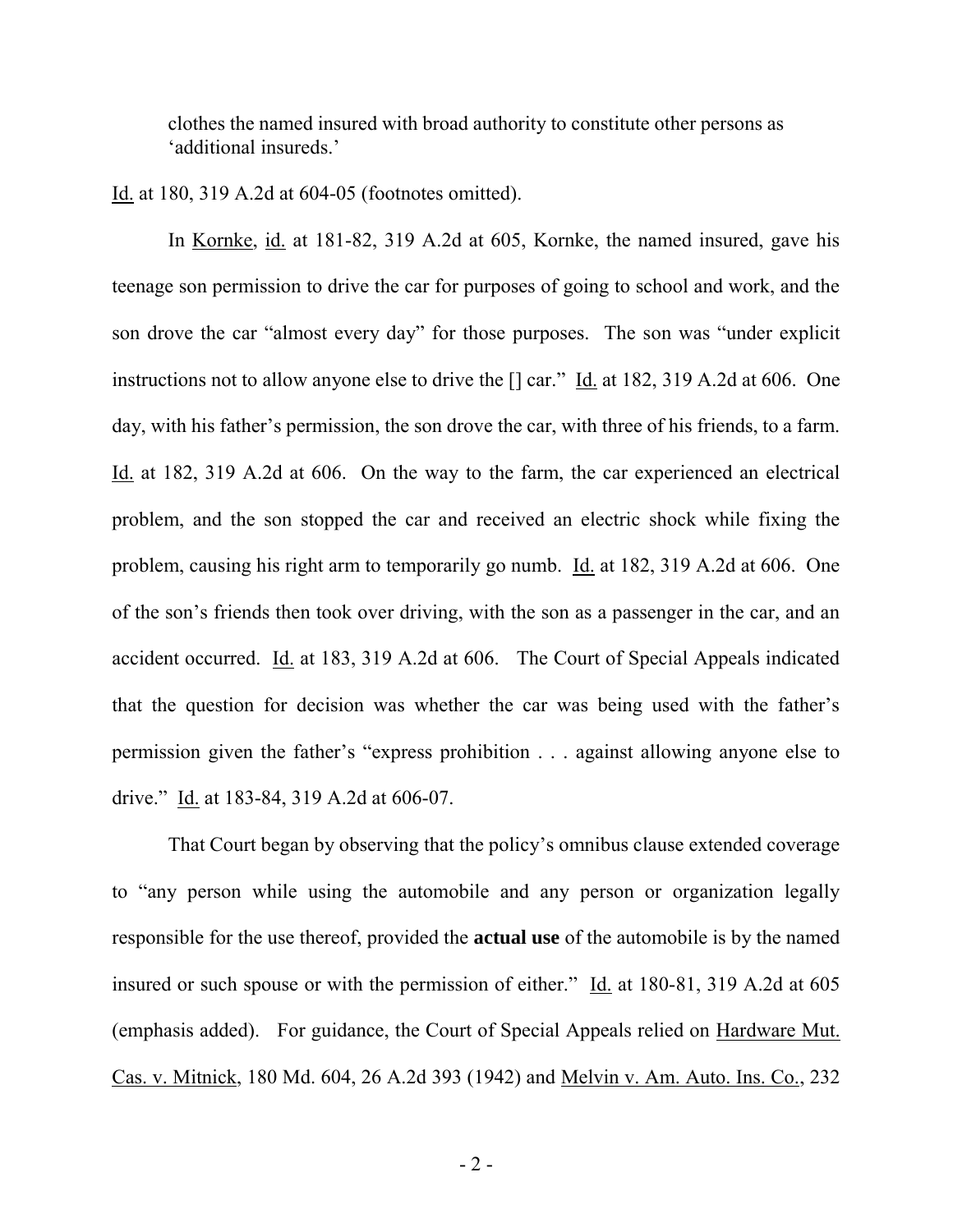Md. 476, 194 A.2d 269 (1963), "neither of which . . . involved the question of coverage vel non of a second permittee." Kornke, 21 Md. App. at 184, 319 A.2d at 607.<sup>2</sup> After reviewing Mitnick, Melvin, and other relevant authorities, the Court of Special Appeals reached the following six conclusions concerning construction of omnibus clauses:

1) Where coverage is extended by the omnibus clause only to persons using the vehicle with the permission of the named insured (or other designated person) coverage depends upon the scope of the permission granted.

2) In determining whether the scope of permission has been exceeded, Maryland has not adopted the strict rule, the liberal rule, or the minor deviation rule. However, Melvin supports by implication the minor deviation rule.

3) 'Actual' use with the permission of the named insured is 'the particular use contemplated when permission is granted and relied on.'

4) Such use and the operation of the car at the time of accident are not 'synonymous,' for using a car by a borrower includes riding in it while another drives, at least where the former remains 'the custodian of the

 $\overline{a}$ 

Similarly, in Melvin, 232 Md. at 477-79, 194 A.2d at 270-71, the first permittee was a passenger in the vehicle at the time of the accident, and the omnibus clause provided coverage to individuals using the vehicle "provided the actual use thereof is with the permission of the named insured[,]" and we stated: "We see no reason to limit the meaning of the words 'actual use' to the operation of a vehicle, where the operator is the agent or servant of another and subject to his immediate and present direction and control."

Significantly, in both Mitnick and Melvin, in holding that "use" includes riding while another drives, key to our decisions was that the first permittees were in the vehicles at the time of the accidents; the first permittees were still the masters of the ship, and the second permittees were subject to the first permittees' immediate direction and control.

<sup>&</sup>lt;sup>2</sup>In <u>Mitnick</u>, 180 Md. at 605-07, 26 A.2d at 393-94, the first permittee was a passenger in the vehicle at the time of the accident, and the omnibus clause extended coverage to any person using the vehicle provided "the actual use is with the permission of the named insured[,]" and we held that "using" a vehicle includes riding in it while another drives. We explained: "[U]sing a car in the ordinary acceptation of the words seems clearly to include a borrower's making use of it by riding while driven by another. [The first permittee] was still the director of the enterprise, still the custodian of the instrumentality confided to [her] keeping, still the master of the ship." Id. at 607, 26 A.2d at 394 (citations and internal quotation marks omitted) (last alteration in original).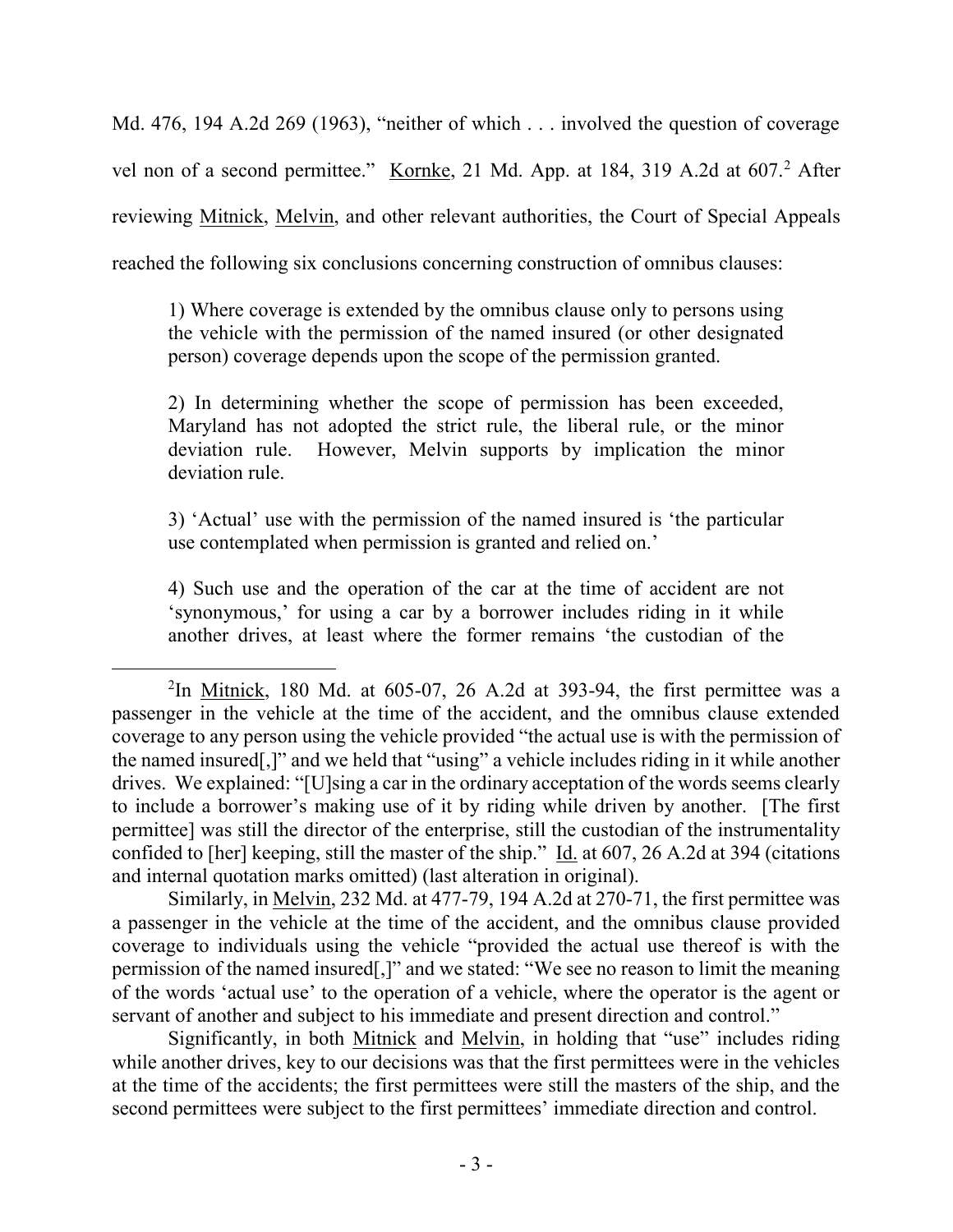instrumentality confided to his keeping,' or the latter 'is the agent or servant of another and subject to his immediate and present direction and control.'

5) There is no case in Maryland squarely addressing the issue of whether a restriction upon the operation of the car, i.e., a prohibition against permitting a third person to drive it, is not a factor in determining whether the operation of the car is in accordance with the particular use contemplated when permission was granted and relied on.

6) Nevertheless, the thrust of Maryland decisions is that in determining whether the operation is within the permission required by the omnibus clause 'one must examine the total facts,' and the facts of paramount significance respecting a clause for permitted use (as against permitted operation) do not pertain to the identity of the driver but to whether at the time of the accident the operation of the car was for a purpose germane to the permission granted, whether it was for the convenience of the named insured or the first permittee, and whether the latter was present in the car at the time of the accident.

Kornke, 21 Md. App. at 191-92, 319 A.2d at 611. The Court of Special Appeals observed

that the sixth conclusion was "in accord with the large majority of cases cited by the Court

of Appeals in *Mitnick* and *Melvin*[.]" Id. at 192-93, 319 A.2d at 611 (italics added).

Based on these conclusions, the Court of Special Appeals held:

[T]he total facts in this case support a finding that [the son] was still 'using' his father's car, even though [the son's friend] was driving the car at the time of the accident, and that the 'actual use' was with the permission of [the father]. Certainly, at the time of the accident, the operation of the car by the second permittee was for a purpose germane to the permission granted by father to son; it was, at the very least, for the convenience of the first permittee (if not, indeed, a matter of necessity in the light of the son's testimony), and, of course, the first permittee was present in the car at the time of the accident.

Id. at 193, 319 A.2d at 612. As to the circumstance that the father had prohibited the operation of the car by any person other than his son, the Court of Special Appeals concluded that such a prohibition did not preclude extending coverage to the son's friend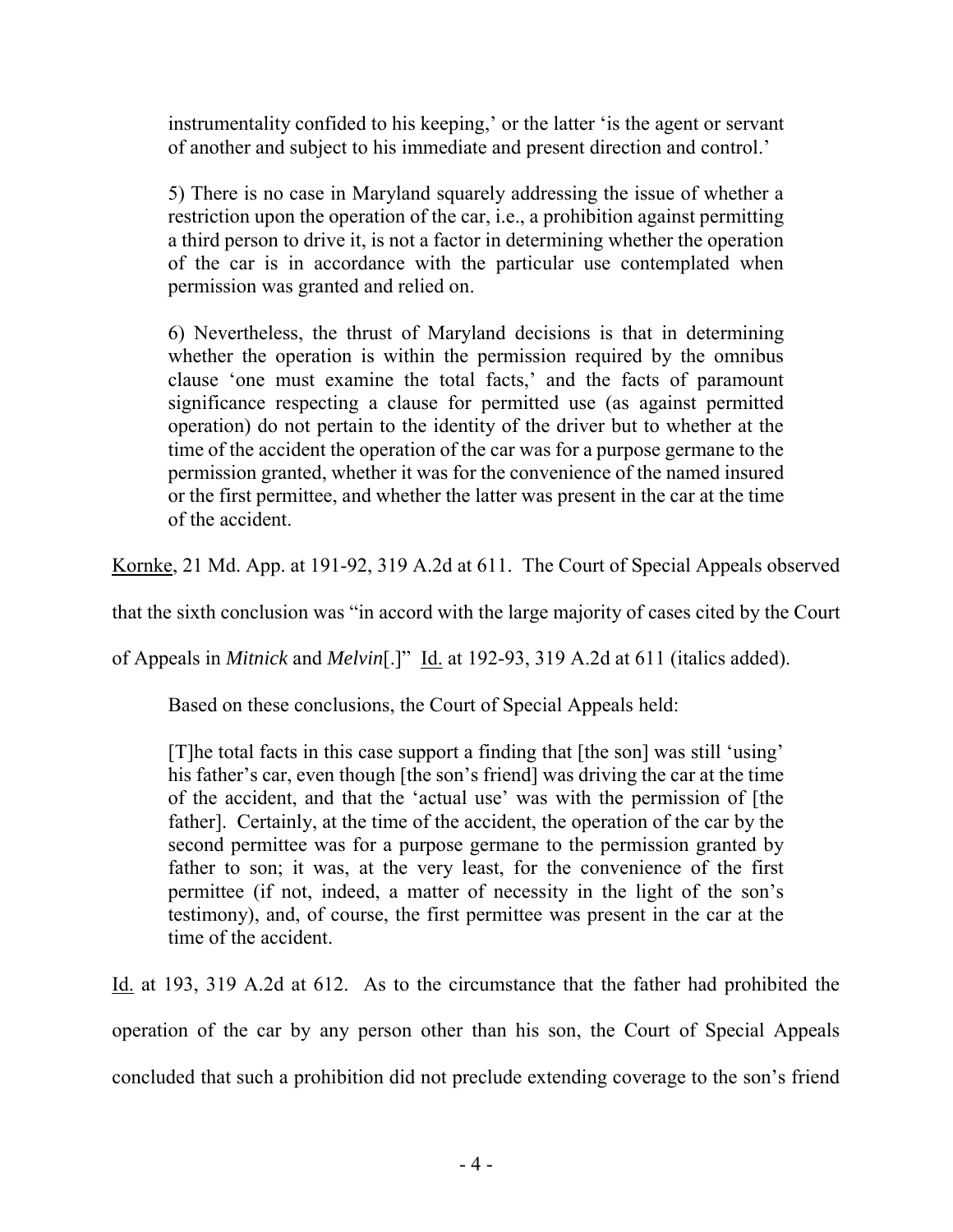under the omnibus clause. Id. at 194, 319 A.2d at 612. That Court explained:

[A] distinction is validly made between situations where the law denies coverage under the omnibus clause because the named insured expressly prohibited the use of the automobile by any person other than his permittee and a second permittee had used the car solely for his own benefit; and, on the contrary, where the law permits coverage because a) the original permittee was riding in the car with the second permittee at the time of the accident; or b) because the second permittee was serving some purpose or advantage of the first permittee when the accident occurred.

 Without being required to choose between the 'liberal rule' and the moderate or 'minor deviation' rule, [] we hold that as both of the above tests were satisfied in the instant case, then upon either rule the Kornke automobile was being used within the scope of the permission granted by the named insured when the accident occurred, and that, therefore, [the son's friend] was an insured under the omnibus clause of the . . . policy issued to [the father].

Id. at 196-97, 319 A.2d at 613-14 (citations and some paragraph breaks omitted).

 A year after Kornke, in Fed. Ins. Co. v. Allstate Ins. Co., 275 Md. 460, 472, 341 A.2d 399, 406-07 (1975), this Court held that coverage under an omnibus clause of an automobile liability insurance policy extended to a second permittee where the first permittee was in the vehicle at the time of the accident. In that case, Direct Way Auto Shippers, a company that delivered vehicles for its customers from New York to Florida, hired a driver, Frank, to deliver a vehicle to Florida. Id. at 463-64, 341 A.2d at 402. Despite Direct Way not having granted Frank permission to have other drivers or passengers on the trip, Frank took his girlfriend and another friend, Straz, on the trip. Id. at 464, 341 A.2d at 403. Straz was driving the vehicle when an accident occurred in Maryland. Id. at 464-65, 341 A.2d at 403.

We observed that the critical question was whether Frank and Straz were insured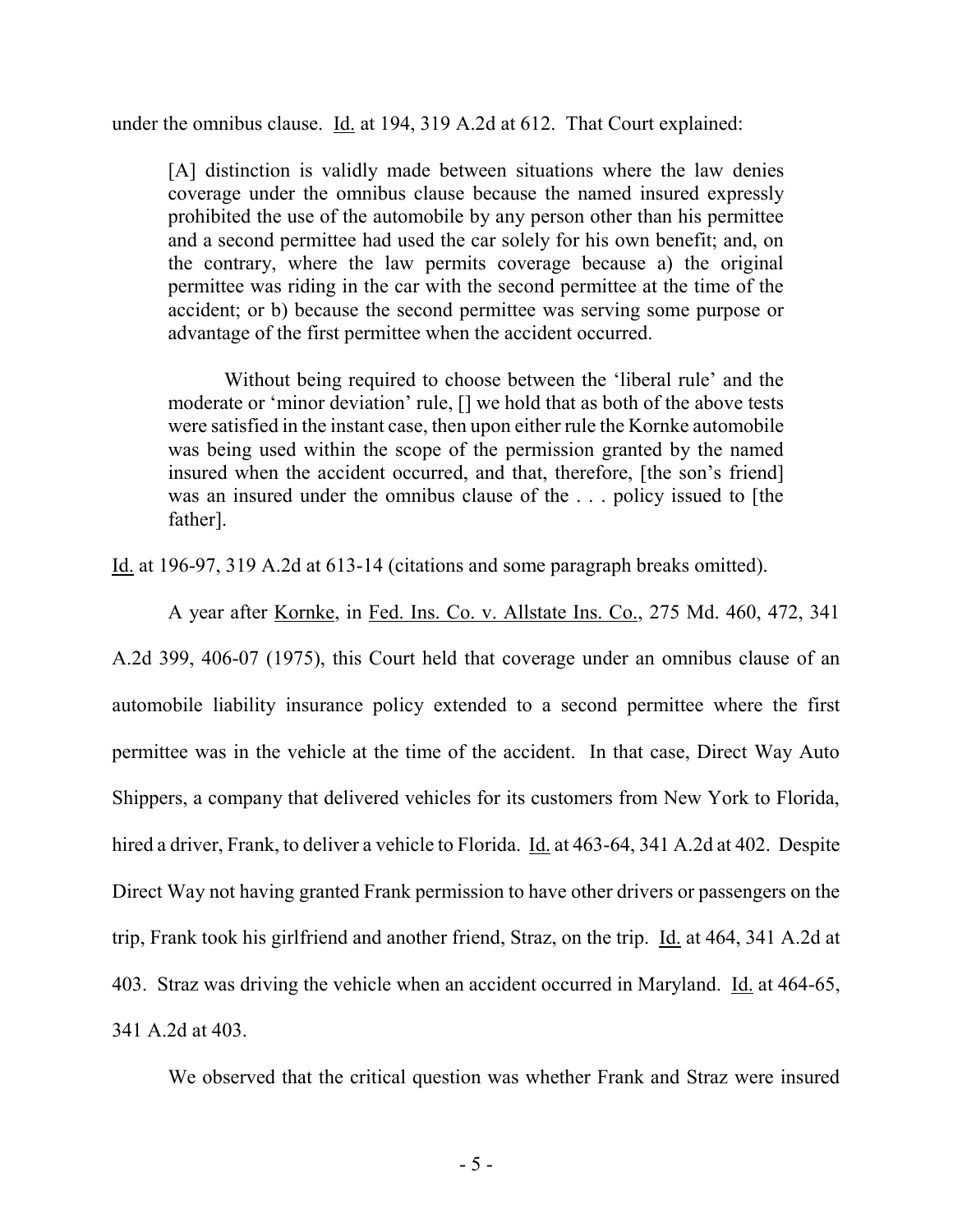under Direct Way's insurance policy with Allstate. **Id.** at 470, 341 A.2d at 405. We held that Frank was covered under the Allstate insurance policy, explaining:

 Since Frank, the first permittee of Direct Way, was in the car while enroute to Florida at the time of the accident, it was still being used for the purpose for which it was given to Frank. Because Frank was the 'custodian of the instrumentality confided' to him, it is clear under the Maryland cases that he was using the automobile. Accordingly, Frank is an insured under the Allstate policy.

Id. at 470-71, 341 A.2d at 406. As to Straz, we observed that, given the language of the

Allstate insurance policy, he would be covered as a second permittee "only if he was using

the automobile with the implied permission of Direct Way." Id. at 471, 341 A.2d at 406.

To that end, we stated:

The 'general rule' that a permittee may not allow a third party to 'use' the named insured's car has generally been held not to preclude recovery under the omnibus clause where (1) the original permittee is riding in the car with the second permittee at the time of the accident, or (2) the second permittee, in using the vehicle, is serving some purpose of the original permittee.

Id. at 471, 341 A.2d at 406 (quoting 7 Am. Jur. 2d, Automobile Insurance, § 117 (1963)).

Thus, we held that Straz was covered under the Allstate insurance policy as a second

permittee, explaining:

[T]here was implied permission from Direct Way to Frank to subdelegate the driving to Straz, in light of these facts: the first permittee (Frank) was a passenger in the car and had control and direction of the car; subdelegation of permission to drive was not specifically forbidden; the second permittee (Straz) was serving some purpose of Frank; and both Straz and Frank, by driving the [] vehicle to Florida, were serving a purpose of the named insured (Direct Way). Consequently, Straz is also an insured under the omnibus clause of the Allstate policy.

Id. at 472, 341 A.2d at 406-07.

In Bond v. Pa. Nat'l Mut. Cas. Ins. Co., 289 Md. 379, 385-86, 382, 424 A.2d 765,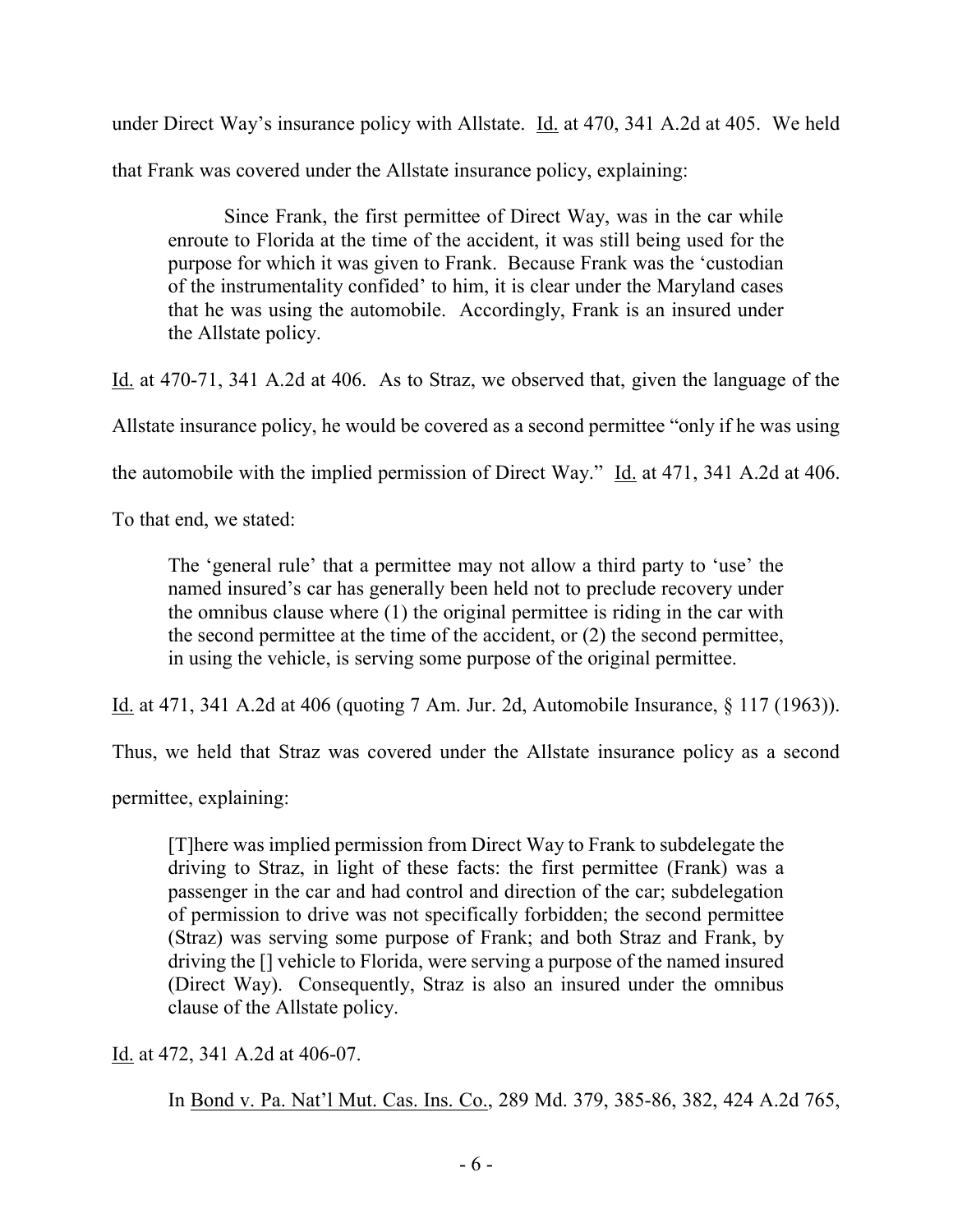768-69, 767 (1981), we held that coverage under an omnibus clause of an automobile liability insurance policy did not extend to a second permittee where the named insured had expressly prohibited the first permittee from allowing the second permittee to drive the car and the first permittee was not in the car at the time of the accident. The named insured permitted her daughter to "enjoy near exclusive use of the" car, but expressly instructed the daughter not to allow anyone else, including the daughter's friend, to drive the car. Id. at 382-83, 424 A.2d at 767. The car was insured under a policy that provided coverage to the "insured," which included "any other person using such automobile with the permission of the named insured, provided his actual operation or (if he is not operating) his other actual use thereof is within the scope of such permission." Id. at 381, 424 A.2d at 766. One day, the daughter permitted her friend to drive the car, and an accident occurred. Id. at 382, 424 A.2d at 767.

We stated "that the principal focus of our inquiry [was] on the relationship between the named insured (the mother) and the first permittee ([the daughter]) and not . . . between the first and second permittees." Id. at 385, 424 A.2d at 768. We held that the daughter's friend was not covered under the insurance policy, and explained:

[O]nce the trier of fact determined . . . that the named insured "had specifically restricted her daughter [] from allowing anybody, including [the daughter's friend], to drive the car," and that this express ban was operative when the accident occurred, there is no escape from [the trial court]'s further conclusion that "you cannot imply something in face of an express statement to the contrary." This is so because implied permission arises from the use of circumstantial evidence showing a course of conduct indicative of mutual acquiescence or a lack of objection signifying permission and, thus, it flows by inference to fill the void created by the absence of an express statement. But when an uncountermanded express statement exists, there is no vacuum to be filled. The vast majority of our sister jurisdictions considering the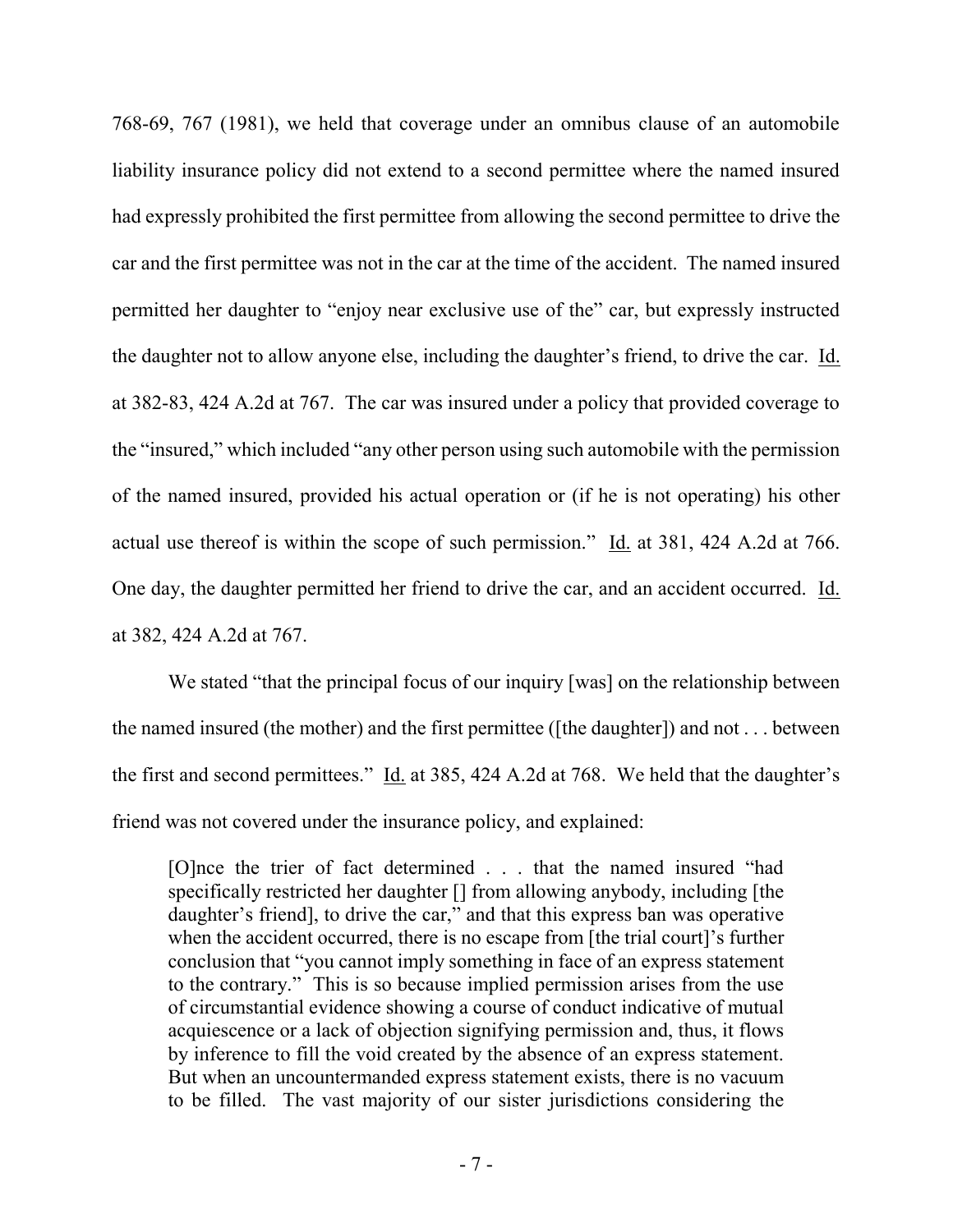matter have reached a decision which is in accord with the view we express.

Id. at 385-86, 424 A.2d at 768-69 (citations and footnote omitted). We added, however:

 [There are] two variations from the general rule denying coverage to the second permittee where the named insured expressly prohibited the first permittee from allowing others to drive the car. They are, one, where the first permittee was riding in the car, or was benefited by its operation, and two, where the second permittee's driving was occasioned by an emergency or a situation involving elements of urgency or necessity, benefiting the first permittee. Neither of these variations are applicable here, and we have in this case no occasion to consider their viability[.]

Id. at 386 n.1, 424 A.2d at 769 n.1.

 Eight years later, in Nationwide Gen. Ins. Co. v. Gov't Emps. Ins. Co., 81 Md. App. 104, 107, 566 A.2d 1117, 1118 (1989), cert. denied, 319 Md. 72, 570 A.2d 864 (1990), the Court of Special Appeals held that a second permittee was covered under the omnibus clause of an automobile liability insurance policy because the second permittee was a permitted user of the vehicle, the actual use of the vehicle was within the scope of that permission, and, significantly, the first permittee was in the vehicle at the time of the accident. The named insured allowed his daughter to use the vehicle for transportation to and from school, and expressly instructed the daughter that nobody else, including her boyfriend, was allowed to drive the vehicle. Id. at 106, 108, 566 A.2d at 1118. The omnibus clause provided to coverage to the named insured; his or her relatives; "any other person using the auto with [the named insured's] permission" provided that "[t]he actual use [was] within the scope of that permission"; and "any other person . . . for his . . . liability because of acts or omissions of an insured under" the other categories of coverage. Id. at 108, 566 A.2d at 1119 (emphasis omitted). One day, on the way to school, the daughter's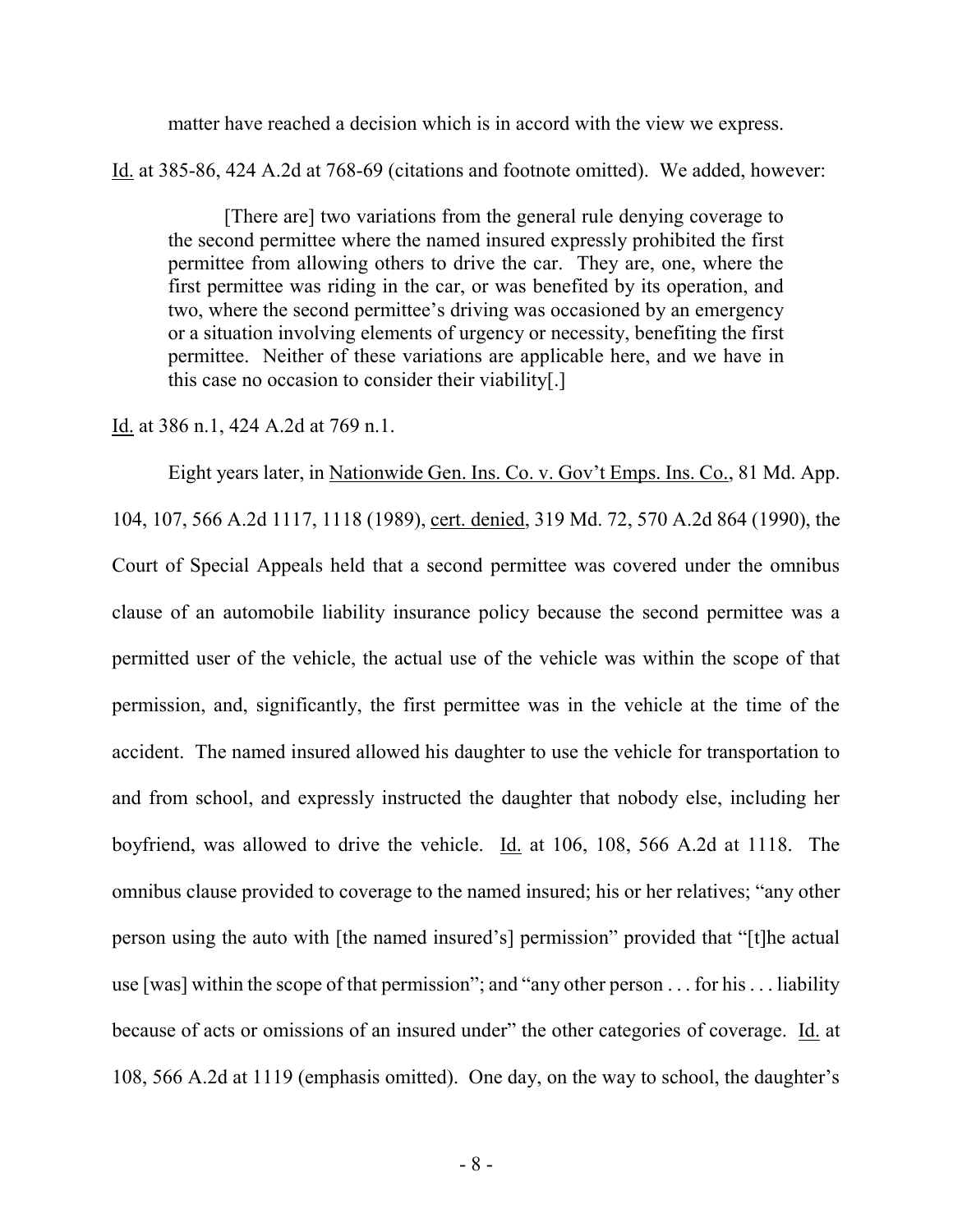boyfriend drove the car, in which the daughter was a passenger, and an accident occurred. Id. at 106, 566 A.2d at 1118.

 In evaluating the case, the Court of Special Appeals distinguished Bond, noting that: (1) "[u]nlike *Kornke* and the instant case, the first permittee was not present in the automobile when the *Bond* accident occurred"; and (2) "[t]he omnibus clause at issue in *Bond* contained language which limited the 'actual operation' to the scope of such permission." Nationwide, 81 Md. App. at 113-14, 566 A.2d at 1121-22. The first distinction was critical to that Court's holding, as it explained:

[T]he instant case falls within the first proposed exception alluded to in *Bond*, and meets the *Kornke* "tests" since [the daughter], the first permittee, was in the car with [the second permittee, her boyfriend] and was benefitted by its operation. . . . Further, the present case is factually quite similar to *Kornke* and unlike *Bond* since the first permittee accompanied the second permittee.

Nationwide, id. at 115, 566 A.2d at 1122. The Court of Special Appeals observed that its holding was in accord with other jurisdictions, explaining that "the broad view is that.] even where the first permittee is expressly prohibited from allowing[] others to drive[,] coverage ordinarily extends to a second permittee if the first permittee is a passenger in the vehicle at the time of the accident." Id. at 117, 566 A.2d at 1123 (citation omitted). At the conclusion of the opinion, the Court of Special Appeals stated: "[T]his case, like *Kornke*, fits the first exception alluded to in *Bond* since the first permittee was both present and benefitted by the second permittee's driving." Id. at 123, 566 A.2d at 1126.

More recently, in Liberty Mut. Ins. Co. v. Md. Auto. Ins. Fund, 154 Md. App. 604, 610, 616, 841 A.2d 46, 49, 53 (2004), the Court of Special Appeals held that a second permittee was not covered under the omnibus clause of an automobile liability insurance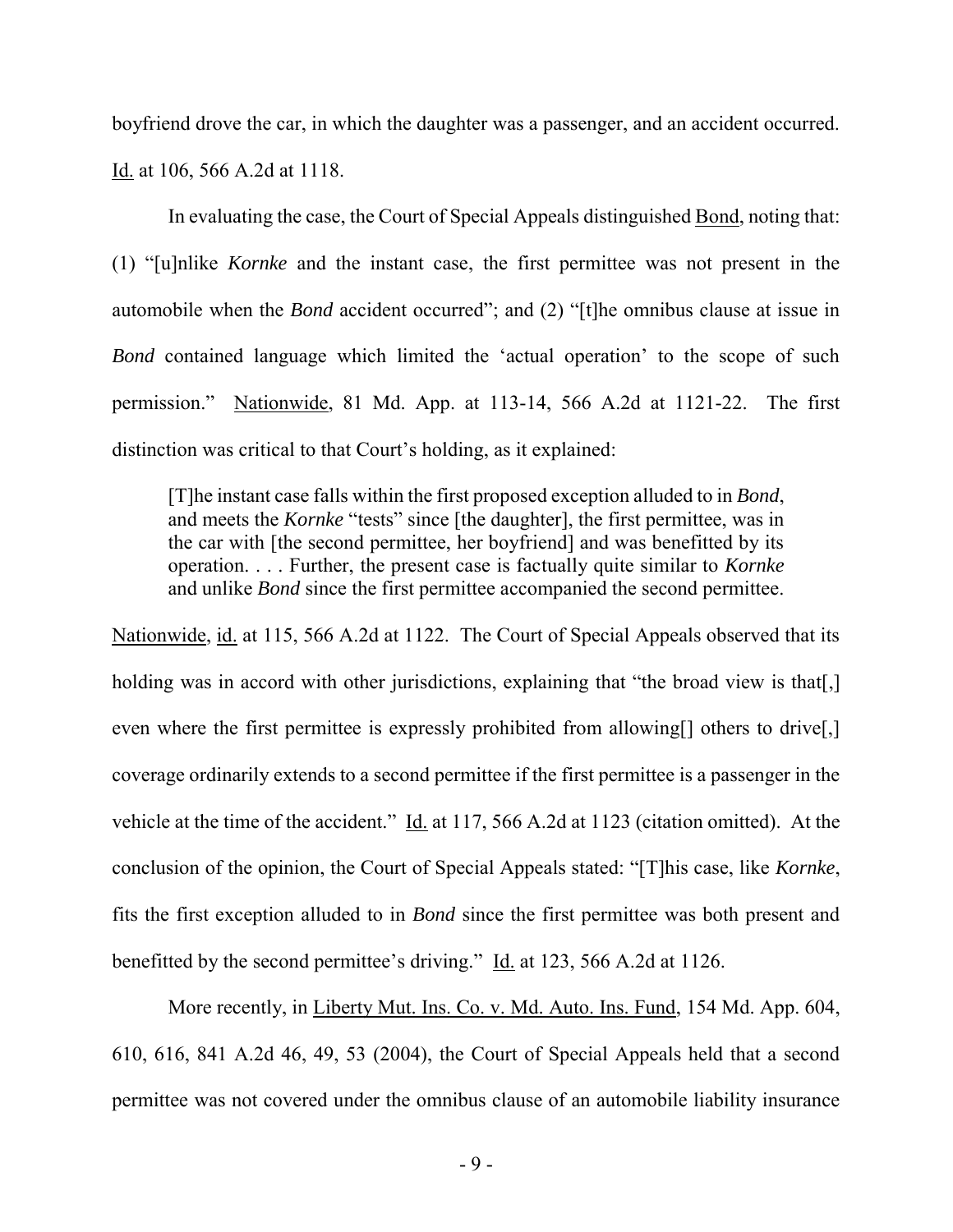policy even though the first permittee was in the vehicle at the time of the accident because, at the time of the accident, the second permittee was not operating the vehicle within the scope of permission that the named insured granted. The automobile liability insurance policy defined "insured" as "[y]ou and any person while using a covered automobile with your permission" and "[a]ny person . . . legally responsible for the use of a covered automobile provided its actual use is by you or with your permission." Id. at 610, 841 A.2d at 49. One day, the named insured instructed his son to use the car to take his mother to work and then bring the car back. Id. at 607, 841 A.2d at 48. After leaving the named insured's house with the car, the son picked up his friend and his mother, and the son dropped off his mother at work. Id. at 607-08, 841 A.2d at 48. After dropping off his mother, the son and his friend decided to visit the friend's cousin in Washington, D.C.; because the son was not familiar with the area, he let his friend drive. Id. at 608, 841 A.2d at 48. While driving the vehicle, the friend struck a parked car, which was propelled into a pedestrian. Id. at 608, 841 A.2d at 48.

 The Court of Special Appeals observed that there was "ample evidence" that the father and son had a "mutual understanding" that only the son would drive the car. Id. at 611, 841 A.2d at 50. Accordingly, the Court of Special Appeals held:

Because [the son] was prohibited from allowing others to drive his father's vehicle, and because the vehicle was on the way back from an unauthorized detour when the accident occurred, [the son's friend] was not covered by the [insurance] policy. Moreover, as we shall see, appellant's claim that the [trial] court erroneously relied on *Bond* and not *Kornke* in deciding this case is without merit, as it is *Bond* which is applicable to the instant case and *Kornke* which is distinguishable from it.

Id. at 612-13, 841 A.2d at 51. Relying on Bond, the Court of Special Appeals explained: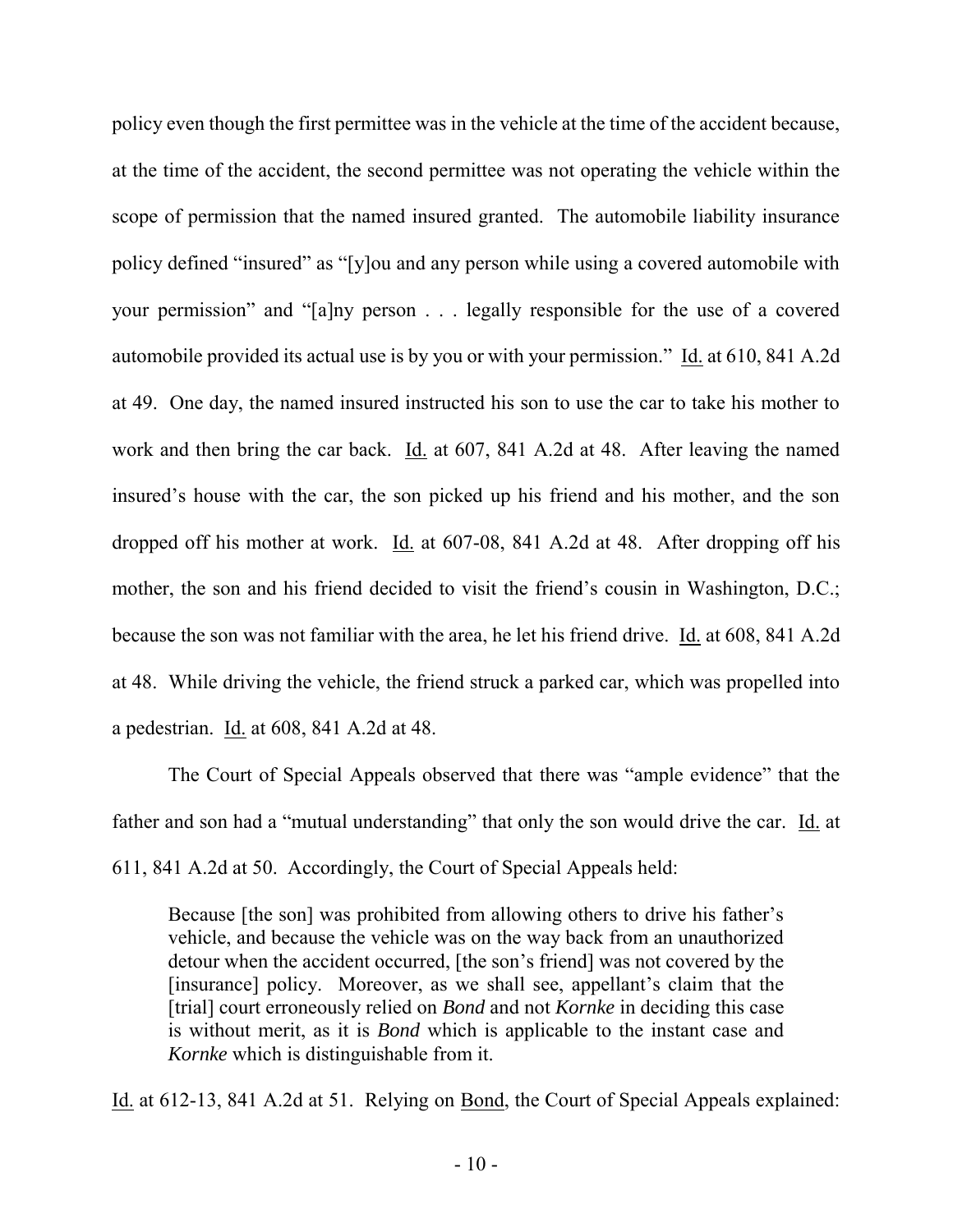"[T]he owner's insurance company is not the primary insurer in instances where the owner of the covered vehicle has not given express or implied permission to the second permittee to drive his car." Id. at 614, 841 A.2d at 52. That Court concluded:

 Even though [the friend] was driving because he reportedly knew the D.C. area better than [the son], the operation of [the named insured]'s car was not "for a purpose germane to the permission granted." There is no dispute that [the son] was given permission to use the car only for the purpose of taking his mother to work. After completing that task, [the son] and [the friend] decided, without consulting [the named insured], to continue on into the District of Columbia to pick up [the friend]'s cousin. Since [the son] was not granted permission to use the car for any other purpose than to take his mother to work, the use of the car at the time of the accident was outside the scope of the permission granted. Therefore, the [trial] court did not err in finding that [the friend] was not covered under the [insurance] policy.

Id. at 616, 841 A.2d at 53 (citation omitted).

After examining the principles and authorities above, I would hold that, where a named insured expressly prohibits a second permittee from driving the vehicle, coverage under an omnibus clause may extend to the second permittee only if, at the time of the accident: (1) the first permittee is in the vehicle; (2) the second permittee is using the vehicle for some purpose or benefit of the first permittee; and (3) use of the vehicle is within the scope of permission for use that the named insured granted. In applying this holding, I would start by identifying the key players and the scope of permission. Dwyer was the named insured. Karen was the first permittee, as Dwyer permitted Karen to drive and use the Subaru. Abdulkhalek was the second permittee, as Karen gave him the keys to the Subaru and tasked him with picking up their children from school. As to the scope of permission between the named insured and the first permittee, see Bond, 289 Md. at 385, 424 A.2d at 768 ("[T]he principal focus . . . i[s] on the relationship between the named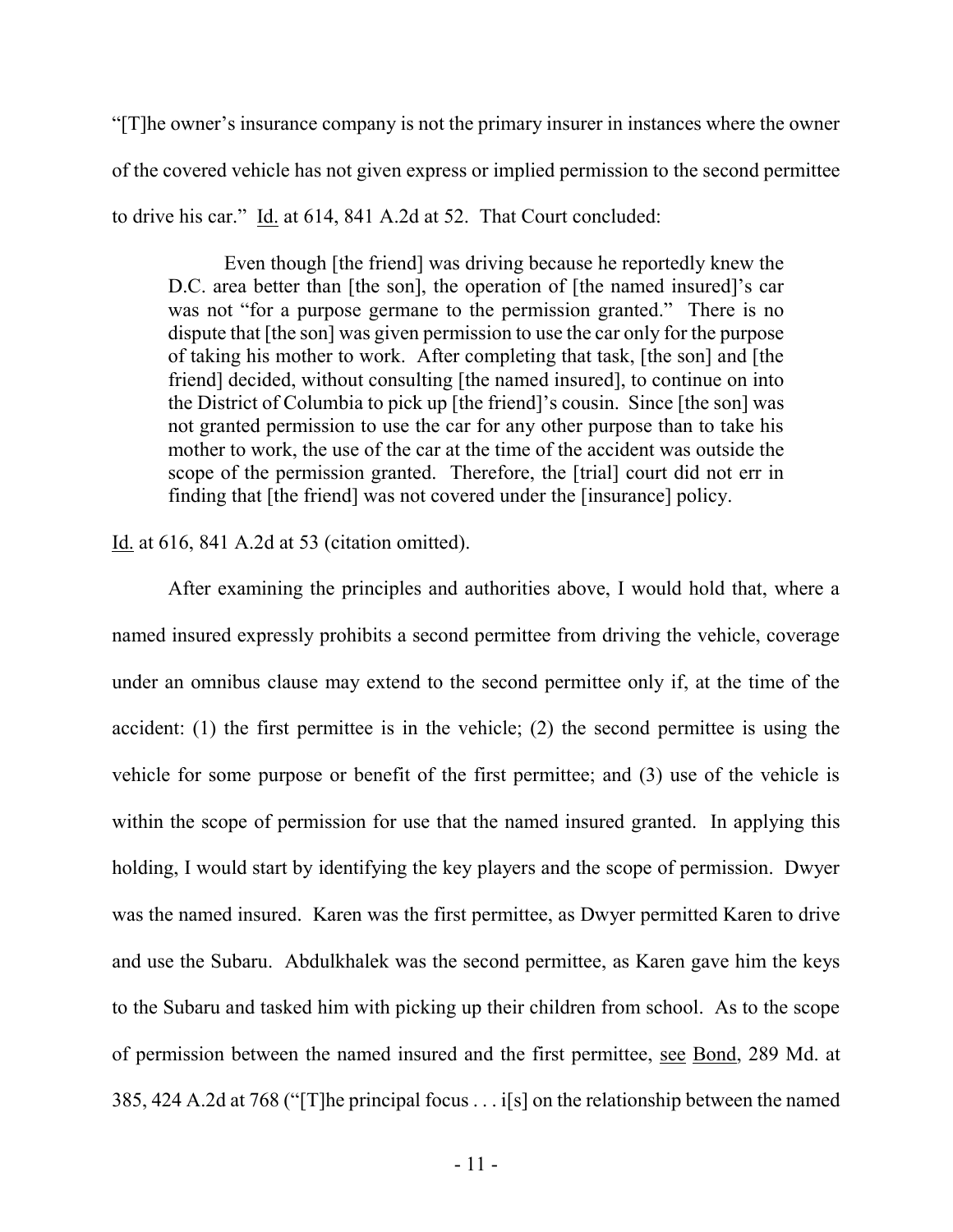insured . . . and the first permittee . . . and not . . . between the first and second permittees."), the record demonstrates that Dwyer permitted Karen to drive and use the Subaru without restriction; in other words, Karen's use of the Subaru was not limited to certain purposes or tasks, but rather included use for any purpose, including picking up her children from school. As Abdulkhalek knew, however, Dwyer expressly prohibited him from driving the Subaru; in other words, Dwyer's permission to Karen, although not limited as to purposes or tasks, was restricted in that Abdulkhalek was not permitted to drive the Subaru.

 I know of no case in which a Maryland appellate court has extended coverage under an omnibus clause of an automobile liability insurance policy to a second permittee where the second permittee was expressly prohibited by the named insured from driving the vehicle and the first permittee was not in the vehicle at the time of the accident. To the contrary, a review of the case law leads to the exact opposite conclusion—that coverage under an omnibus clause does not extend to a second permittee where the named insured expressly prohibits the first permittee from allowing the second permittee to drive the vehicle and where the first permittee is not in the vehicle at the time of the accident. See Bond, id. at 385-86, 424 A.2d at 768-69. For coverage under an omnibus clause to be extended to a second permittee, the first permittee must be in the vehicle at the time of the accident, and the second permittee must be serving some purpose or benefit of the first permittee. See, e.g., Allstate, 275 Md. at 472, 341 A.2d at 406-07 (We held that coverage extended to the second permittee because, in relevant part, "the first permittee [] was a passenger in the car and had control and direction of the car; [and] the second permittee [] was serving some purpose of" the first permittee); Nationwide, 81 Md. App. at 115, 566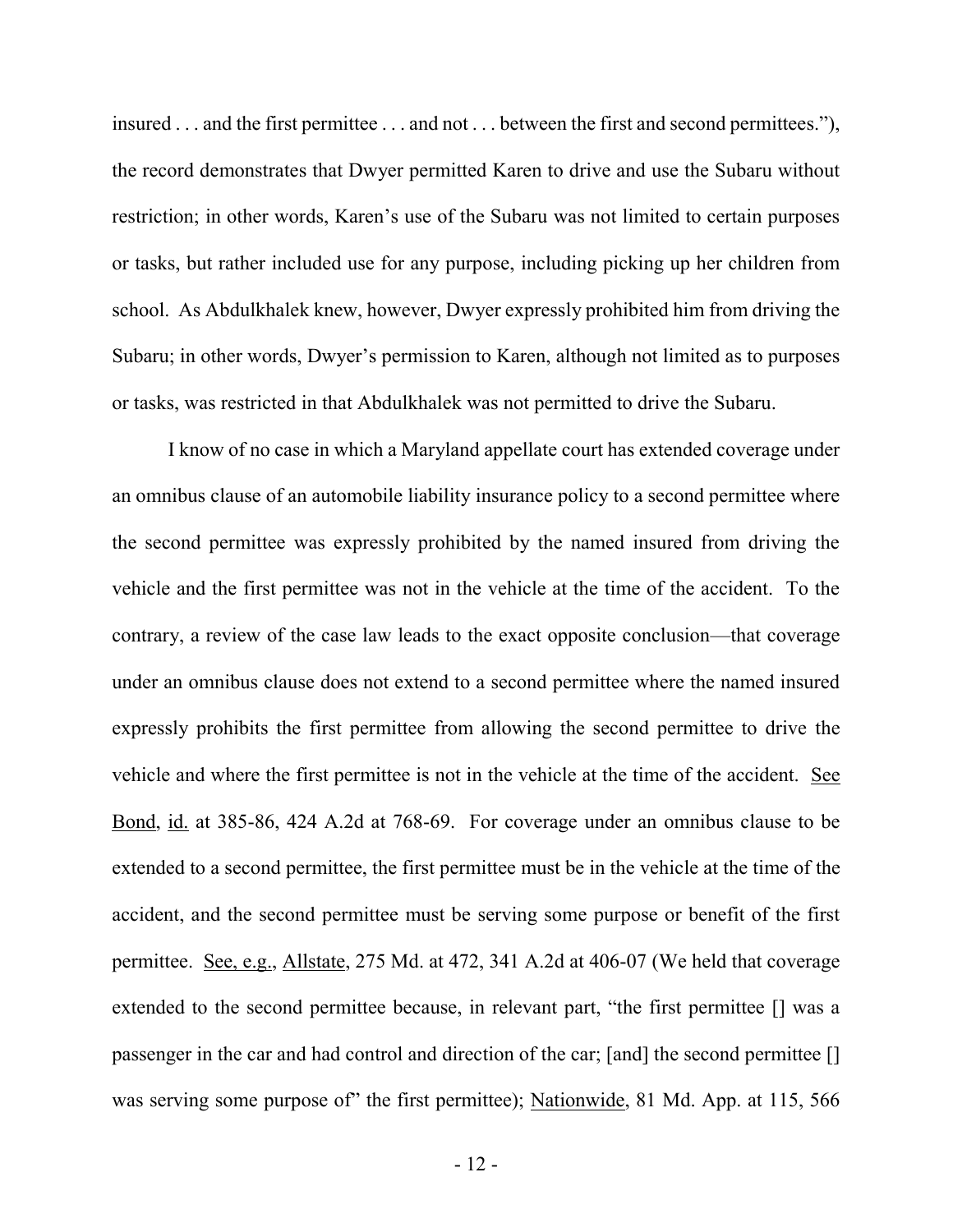A.2d at 1122 (The Court of Special Appeals held that coverage extended to the second permittee because "the first permittee[] was in the car with [the second permittee] and was benefitted by its operation."); Kornke, 21 Md. App. at 197, 193, 319 A.2d at 614, 612 (The Court of Special Appeals held that coverage extended to the second permittee because, at the time of the accident, the second permittee's driving of the car was, "at the very least, for the convenience of the first permittee . . ., and, of course, the first permittee was present in the car[.]").

Precedent clearly establishes that, for coverage under an omnibus clause to extend to a second permittee, when the second permittee has been expressly forbidden by the named insured from driving the vehicle, the first permittee must be in the vehicle at the time of the accident. Indeed, not only must the first permittee be in the vehicle at the time of the accident, but also, the use of the vehicle itself must be within the scope of permission that the named insured granted. See Liberty, 154 Md. App. at 616, 841 A.2d at 53 ("[T]he operation of [the named insured]'s car was not 'for a purpose germane to the permission granted.' . . . [T]he use of the car at the time of the accident was outside the scope of the permission granted." (Citation omitted)); Kornke, 21 Md. App. at 193, 319 A.2d at 612 ("[A]t the time of the accident, the operation of the car by the second permittee was for a purpose germane to the permission granted by" the named insured).

 I would reject Petitioners' contention that there is an exception in Maryland case law providing coverage to a second permittee, even if the first permittee is not in the vehicle at the time of the accident, so long as the second permittee's use of a vehicle serves some purpose of, or benefits, the first permittee. In support of this position, Petitioners seize on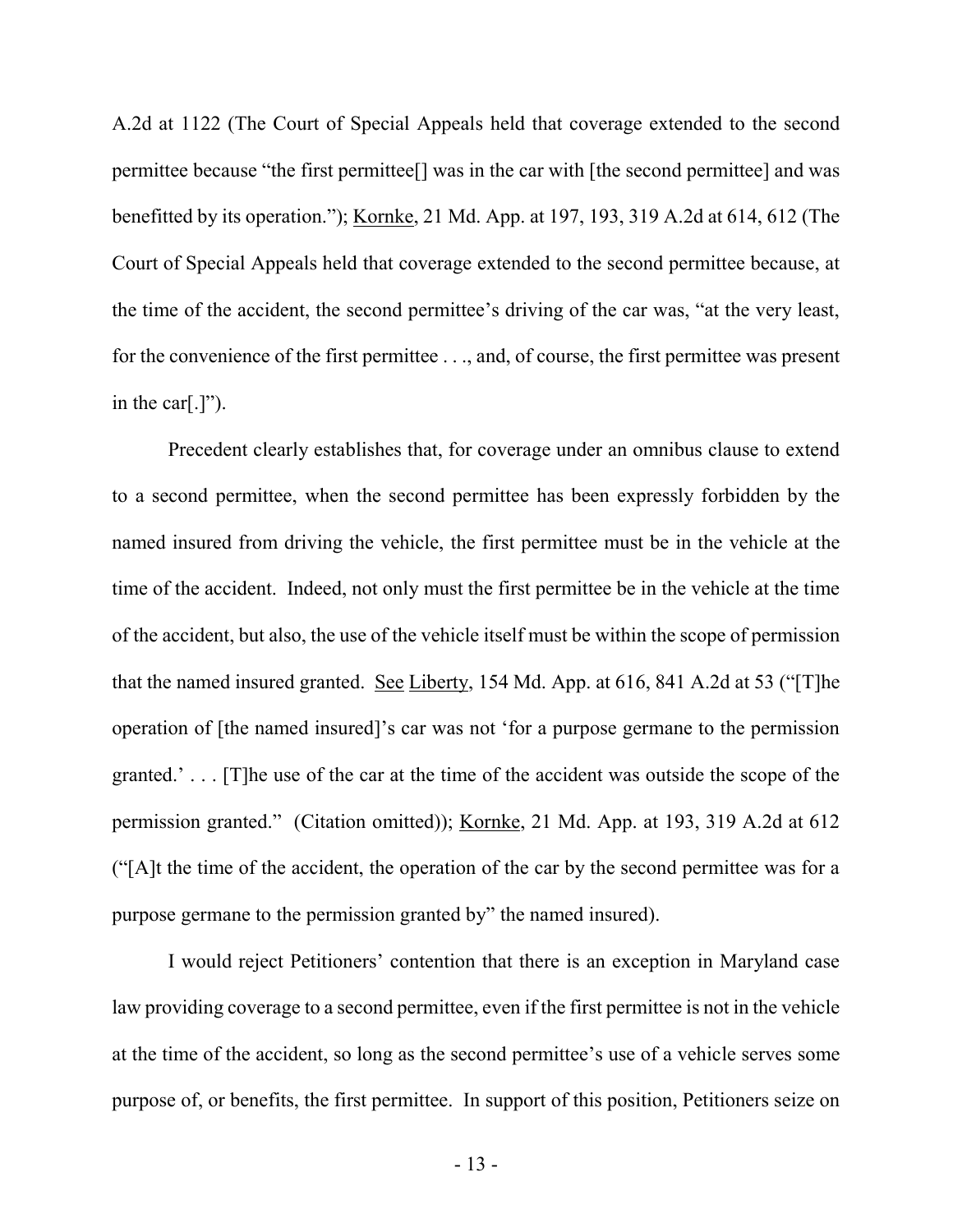the following language in Kornke, 21 Md. App. at 197, 319 A.2d at 613-14: "**or** b) because the second permittee was serving some purpose or advantage of the first permittee when the accident occurred." (Emphasis added) (citations and paragraph break omitted). Petitioners theorize that Kornke sets forth an "either/or" test, under which coverage may extend to second permittees either where the first permittee is in the vehicle at the time of the accident or where the first permittee is not in the vehicle but the second permittee is serving some purpose or benefit of the first permittee. In Kornke, id. at 196-97, 319 A.2d at 613-14, the Court of Special Appeals stated:

[A] distinction is validly made between situations where the law denies coverage under the omnibus clause because the named insured expressly prohibited the use of the automobile by any person other than his permittee and a second permittee had used the car solely for his own benefit; and, on the contrary, where the law permits coverage because a) the original permittee was riding in the car with the second permittee at the time of the accident; or b) because the second permittee was serving some purpose or advantage of the first permittee when the accident occurred.

(Citations and paragraph break omitted). That the Court of Special Appeals in Kornke used the word "or," however, is not dispositive given that Court's holding and the long history in both this Court and the Court of Special Appeals of applying the language in Kornke with the word "and."

In Kornke, id. at 192, 319 A.2d at 611, preceding the language set forth above, the

Court of Special Appeals stated:

[T]he thrust of Maryland decisions is that in determining whether the operation is within the permission required by the omnibus clause 'one must examine the total facts,' and the facts of paramount significance respecting a clause for permitted use (as against permitted operation) do not pertain to the identity of the driver but to whether at the time of the accident the operation of the car was for a purpose germane to the permission granted, whether it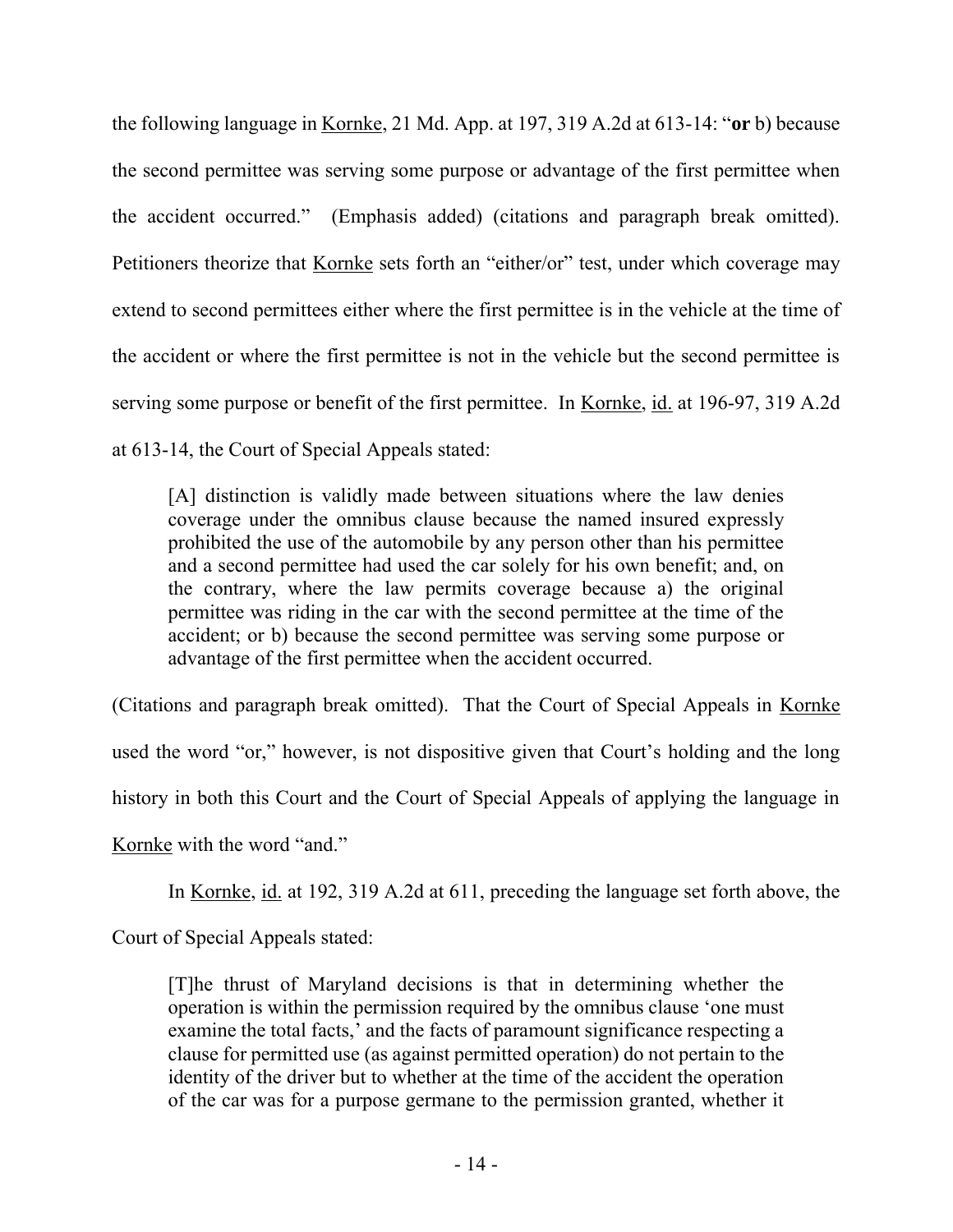was for the convenience of the named insured or the first permittee, **and** whether the latter was present in the car at the time of the accident.

(Emphasis added). Thus, the Court of Special Appeals acknowledged that, based on its review of the relevant authorities, in determining coverage under an omnibus clause, there are three significant factors—(1) whether at the time of the accident operation of the car was for a purpose germane to the permission given; (2) whether the car's operation was for the convenience of the named insured or the first permittee; and (3) whether the first permittee was in the car at the time of the accident. The Court of Special Appeals used the term "and" when describing the factors; thus, all three factors must be satisfied.

Later, when discussing the exception—that, under certain circumstances, coverage may extend to a second permittee where the named insured expressly prohibited anyone other than the first permittee from driving the vehicle—the Court of Special Appeals set forth factors "a" and "b" as described above and concluded:

 Without being required to choose between the 'liberal rule' and the moderate or 'minor deviation' rule, [] we hold that as both of the above tests were satisfied in the instant case, then upon either rule the Kornke automobile was being used within the scope of the permission granted by the named insured when the accident occurred, and that, therefore, [the second permittee] was an insured under the omnibus clause of the . . . policy issued to [the named insured].

Id. at 196-97, 319 A.2d at 613-14 (citations and some paragraph breaks omitted). Viewed in context, it is evident that the Court of Special Appeals intended "a" and "b" as being two factors that formed a conjunctive test (or joint requirements) for coverage, and determined that both factors had been satisfied in Kornke because, at the time of the accident, the first permittee was in the vehicle and the second permittee was serving some purpose of, or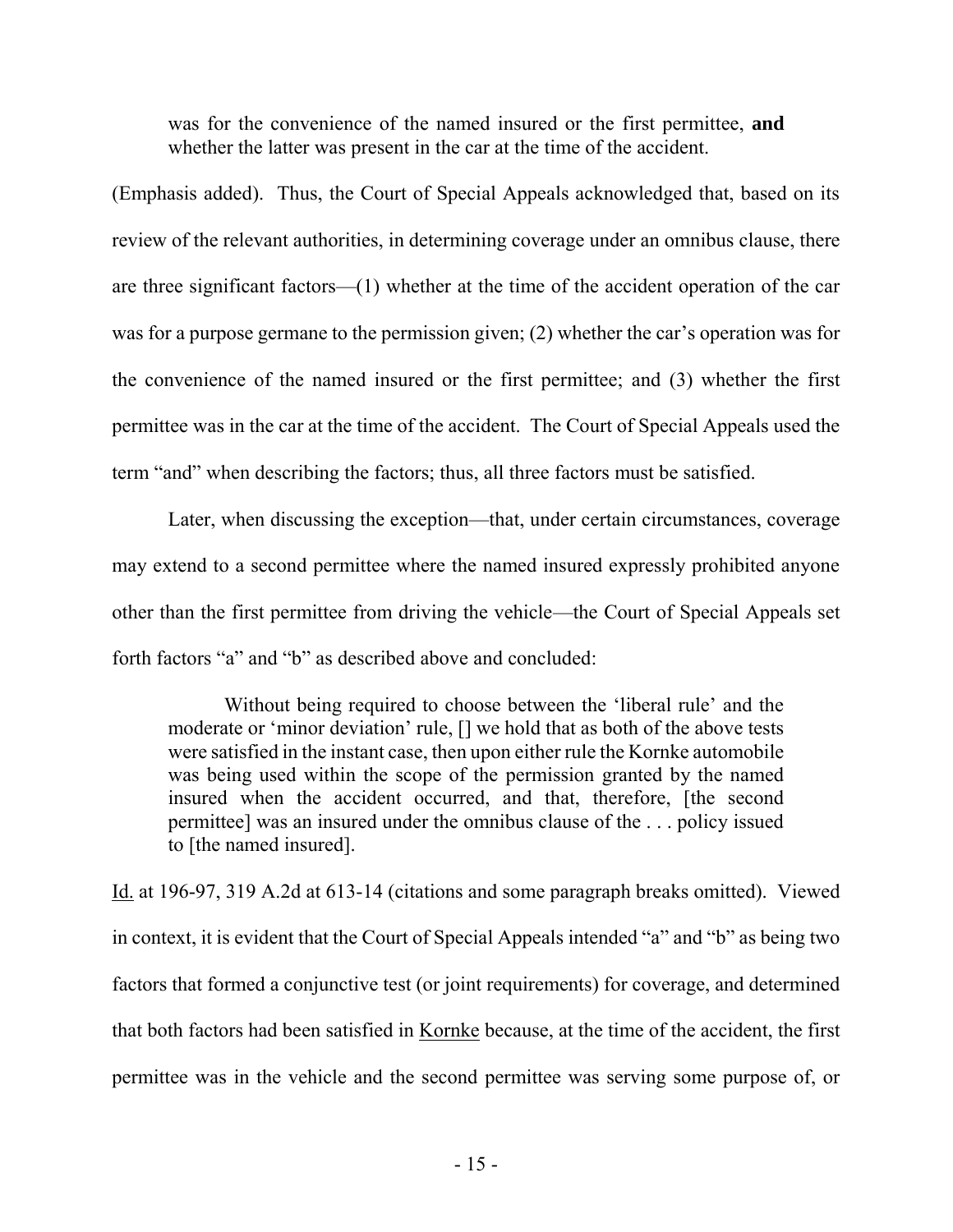benefitted, the first permittee. In Kornke, the Court of Special Appeals did not resolve the case on the basis of one factor having been satisfied—instead, that Court determined both factors, or requirements, to be satisfied. The Court of Special Appeals stated that, given that both factors were satisfied, it did not matter (*i.e.*, the Court was not required to resolve) whether the "liberal rule" or the "minor deviation rule"<sup>3</sup> applied in Maryland. Kornke, 21 Md. App. at 197, 319 A.2d at 614. In other words, in Kornke, the Court of Special Appeals stated that, if both factors are satisfied—*i.e.*, at the time of the accident, the first permittee is in the vehicle and the second permittee's use of the vehicle is for the benefit or purpose of the first permittee—it does not matter whether Maryland is a "liberal rule" State or a "minor deviation rule" State because, under either rule, coverage would extend to the second permittee. In Kornke, the first permittee's presence in the vehicle at the time of the accident played a key role not only in satisfying both factors, but also in determining in the first instance that the first permittee was "using" the vehicle, as that term was used in the omnibus clause.

To the extent that Petitioners read Kornke as setting forth two separate tests or "exceptions" instead of two factors that are jointly required, such a reading is inaccurate; and, in any event, such tests would be *dicta*. It is clear that, in Kornke, 21 Md. App. at 183, 319 A.2d at 606, the first permittee was in the vehicle at the time of the accident. Thus, under Petitioners' interpretation, Kornke's providing two alternative means for

 $\overline{a}$ 

<sup>&</sup>lt;sup>3</sup>In <u>Kornke</u>, 21 Md. App. at 188, 319 A.2d at 609, the Court described the "liberal" rule" as "whereby it is held that once permission is given, it will extend to any and all uses of the vehicle[,]" and described the "minor deviation rule" as a rule "under which the Courts hold that a slight deviation does not preclude coverage under the omnibus clause."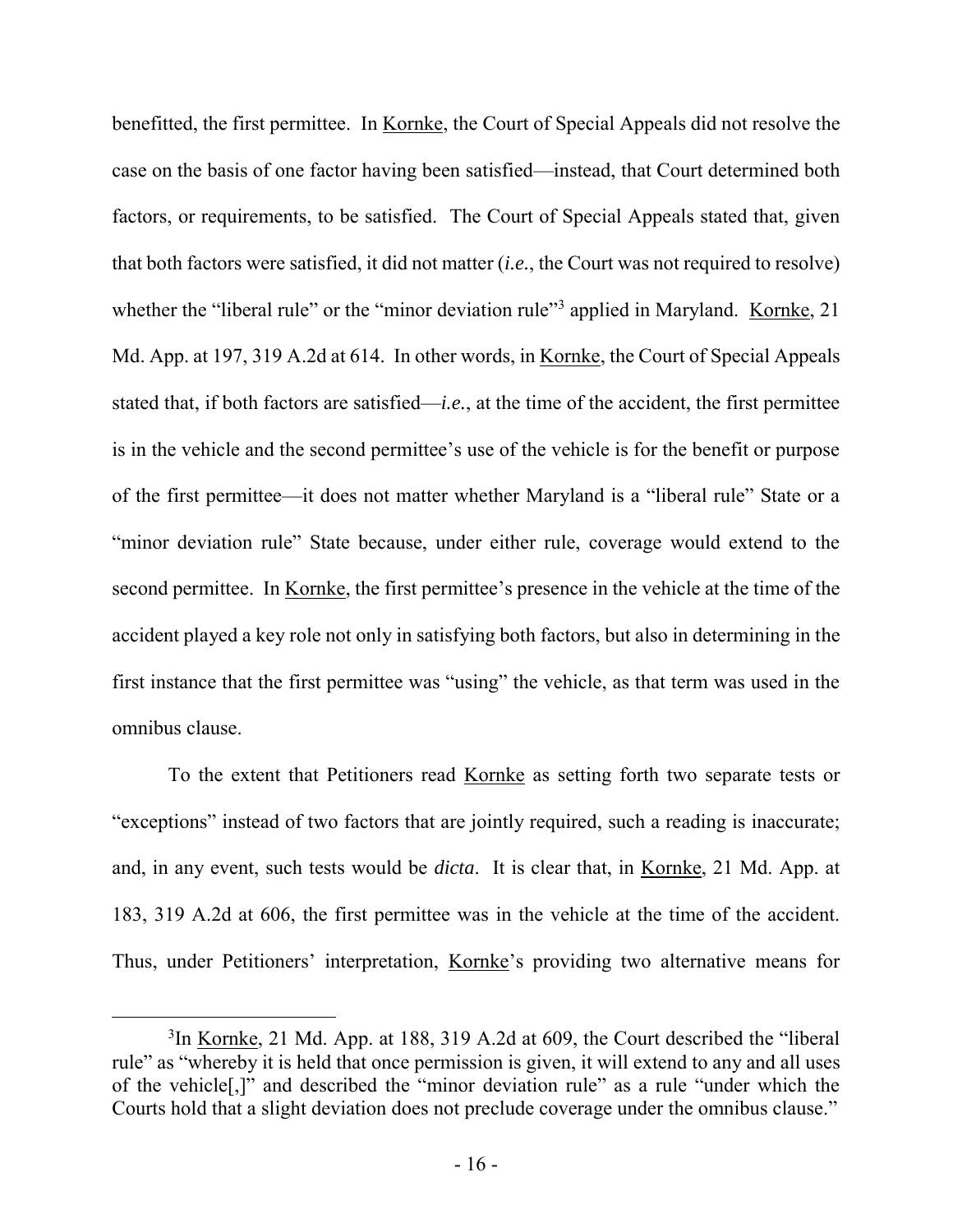coverage was not based on the case's facts, which did not involve an absent first permittee; thus, consideration of that circumstance was not necessary to the decision of the Court of Special Appeals.

In post-Kornke case law, it has become abundantly clear that the Court of Special Appeals and this Court view the two circumstances—*i.e.*, that, at the time of the accident, the first permittee is in the vehicle and the second permittee is serving some purpose or benefit of the first permittee—as two factors that must both be satisfied to extend coverage under an omnibus clause to a second permittee. In other words, despite the one-time use of the word "or" in Kornke, the Court of Special Appeals and this Court have always applied the factors as a conjunctive, or two-part, test, and have required both factors to be satisfied. For example, in Allstate, 275 Md. at 471-72, 341 A.2d at 406-07, we employed a conjunctive, or two-part, test, holding that the second permittee was covered as an insured because, among other things, "the first permittee [] was a passenger in the car and had control and direction of the car" and "the second permittee [] was serving some purpose of" the first permittee. (Citation omitted). In other words, we held that coverage under the omnibus clause extended to the second permittee because both factors were satisfied.

And, in Bond, 289 Md. at 386 n.1, 424 A.2d at 769 n.1, although repeating the word "or," we described the two factors as part of one of two possible variations from the general rule, stating:

[There are] two [possible] variations from the general rule denying coverage to the second permittee where the named insured expressly prohibited the first permittee from allowing others to drive the car. They are, **one, where the first permittee was riding in the car, or was benefited by its operation,** and two, where the second permittee's driving was occasioned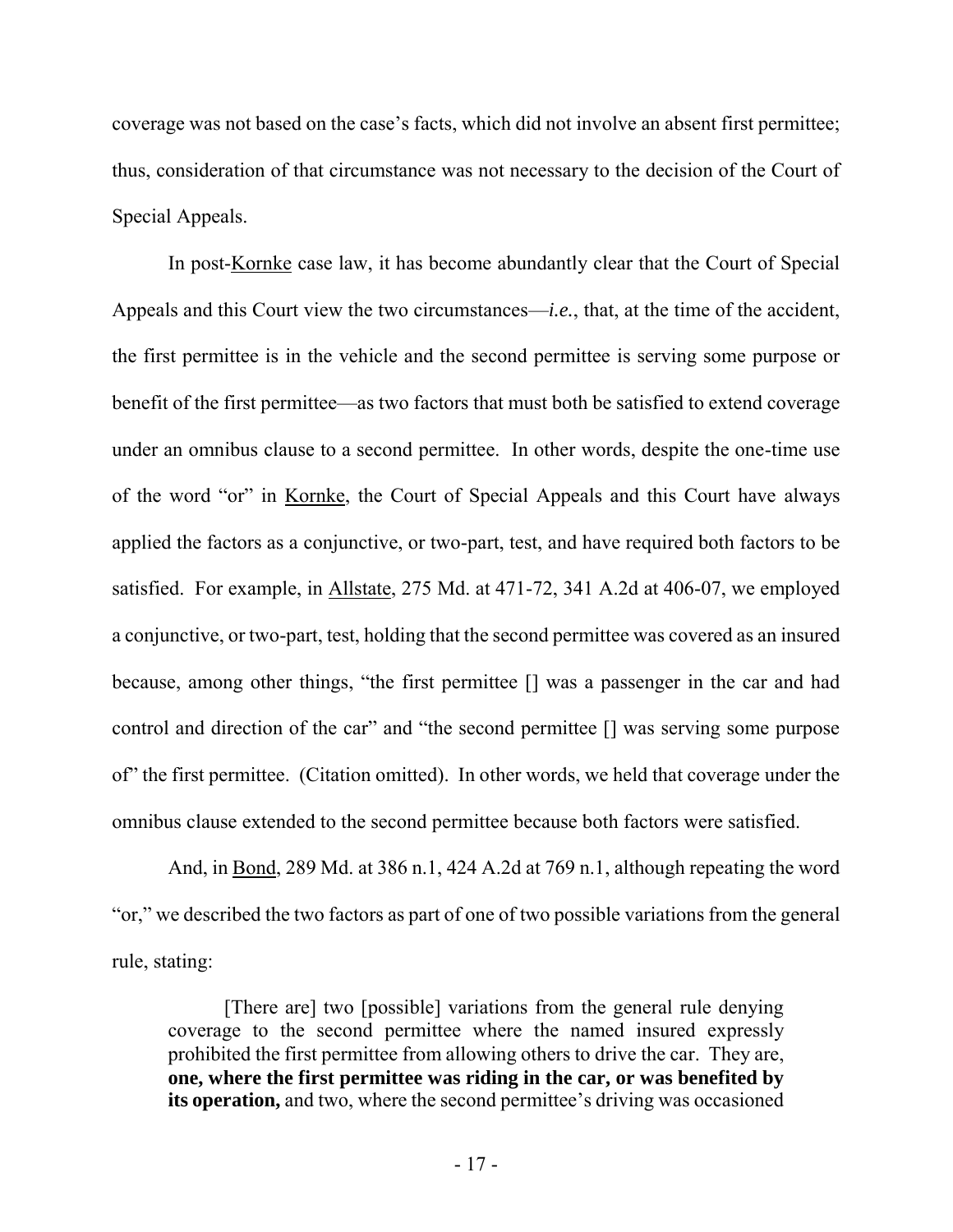by an emergency or a situation involving elements of urgency or necessity, benefiting the first permittee.

(Emphasis added). Later, in Nationwide, 81 Md. App. at 115, 123, 566 A.2d at 1122, 1126, the Court of Special Appeals harmonized the two factors and used the word "and" when setting forth the factors, stating: "We hold that the instant case falls within the first proposed exception alluded to in *Bond*, and meets the *Kornke* 'tests' since [] the first permittee[] was in the car with [the second permittee] **and** was benefitted by its operation"; and "we hold that this case, like *Kornke*, fits the first exception alluded to in *Bond* since the first permittee was both present **and** benefitted by the second permittee's driving." (Emphasis added). Given Kornke and subsequent case law, I would hold that the first permittee's presence in the vehicle at the time of the accident is a factor that must be satisfied to extend coverage under an omnibus clause to a second permittee.

A close reading of Maryland case law indicates that both this Court and the Court of Special Appeals have always required that the first permittee be in the vehicle at the time of the accident for coverage to extend to a second permittee. This critical circumstance is warranted for common sense reasons. By reading Kornke as the Majority does, see Maj. Slip Op. at 12-13—that Kornke establishes an "either/or" disjunctive test permitting coverage to be extended to a second permittee where, at the time of the accident, the first permittee is not in the vehicle so long as the second permittee is serving some purpose or benefit of the first permittee—going forward, this Court will undoubtedly be faced with situations in which parties seek to extend insurance coverage under an omnibus clause to third, fourth, or even fifth permittees based solely on the assertion that the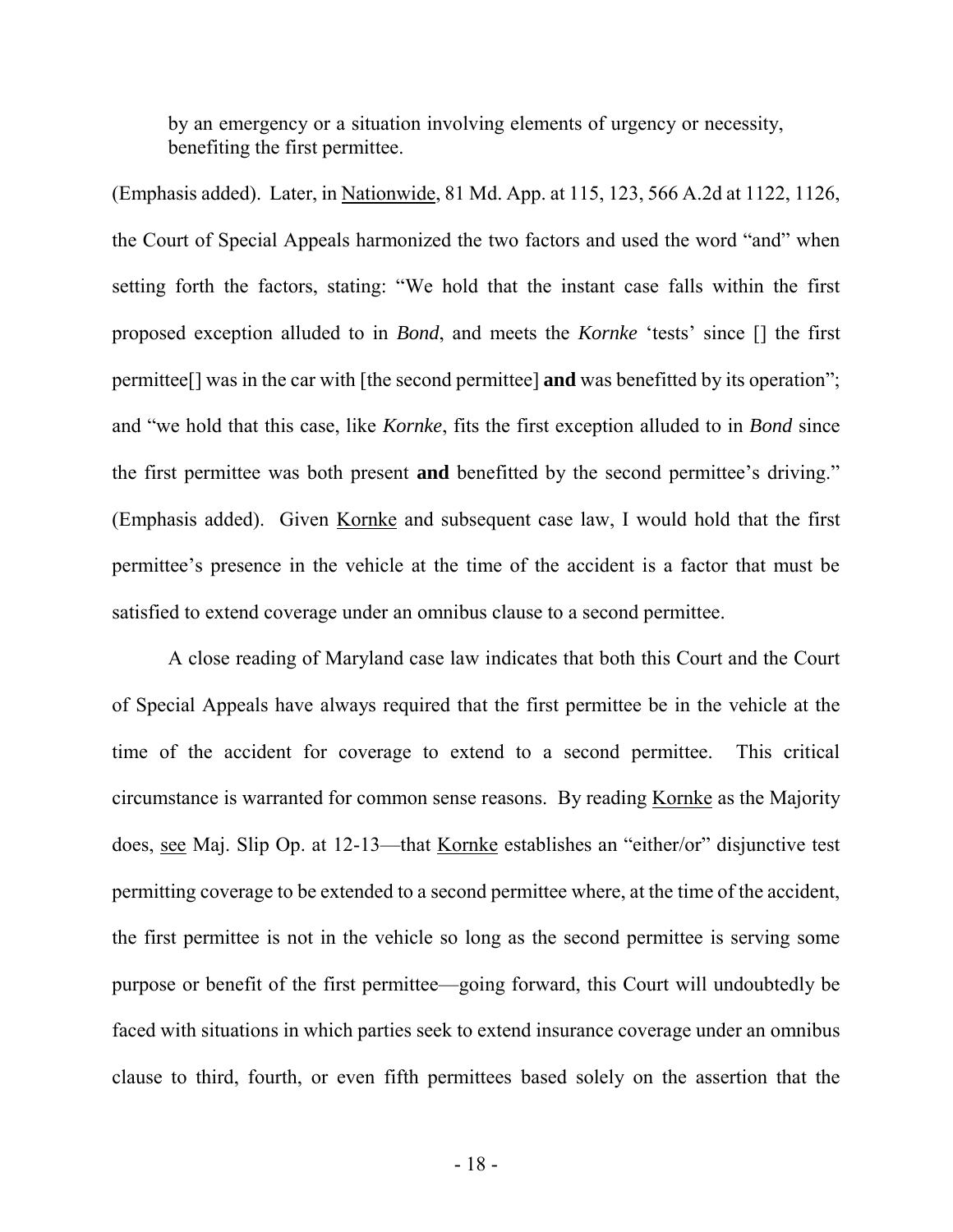permittees were using vehicles for the benefit or purpose of a first permittee.<sup>4</sup> Under this scenario, any number of extended permittees could presumably seek coverage. Rather than go down a slippery slope, I am convinced that Maryland is best served by maintaining what years' worth of case law has established—that a first permittee must be in the vehicle at the time of the accident for coverage to extend to a second permittee.

Nor am I persuaded that Maryland's compulsory motor vehicle insurance scheme mandates that coverage be extended in situations where a first permittee is not in the vehicle at the time of the accident. To be sure,

Maryland is a compulsory motor vehicle insurance state. Since the enactment of Ch. 73 of the Acts of 1972, effective January 1, 1973, "the owner of a motor vehicle registered or required to be registered in Maryland must maintain a motor vehicle insurance policy on the vehicle, or selfinsurance approved by the [Motor Vehicle Administration]."

Montgomery Cnty. v. Distel, 436 Md. 226, 236, 81 A.3d 397, 403 (2013) (citation omitted) (alteration in original). The purpose of Maryland's compulsory motor vehicle insurance scheme is "to provide coverage, or payment, for liability claims." Id. at 237, 81 A.3d at 403 (citations and footnote omitted). Omnibus clauses, such as the one in the policy at issue here, generally "extend[] coverage to a third party who operates the vehicle within

 $\overline{a}$ 

<sup>&</sup>lt;sup>4</sup>A third, fourth, and fifth permittee are those individuals extended permission in sequence from the second permittee; in other words, the second permittee grants permission to a third permittee to drive a vehicle, a third permittee grants permission to a fourth permittee to drive a vehicle, and a fourth permittee grants permission to a fifth permittee to drive a vehicle, and so on. In short, if the first permittee's presence in the vehicle is not required, there could be a chain of permittees who grant permission to another subsequent permittee such that the first permittee may not even know who is driving the vehicle in the end; in other words, at least theoretically, anyone could use the vehicle for the benefit of the first permittee whether they received authorization directly from the first permittee, or from a second permittee, or a third permittee.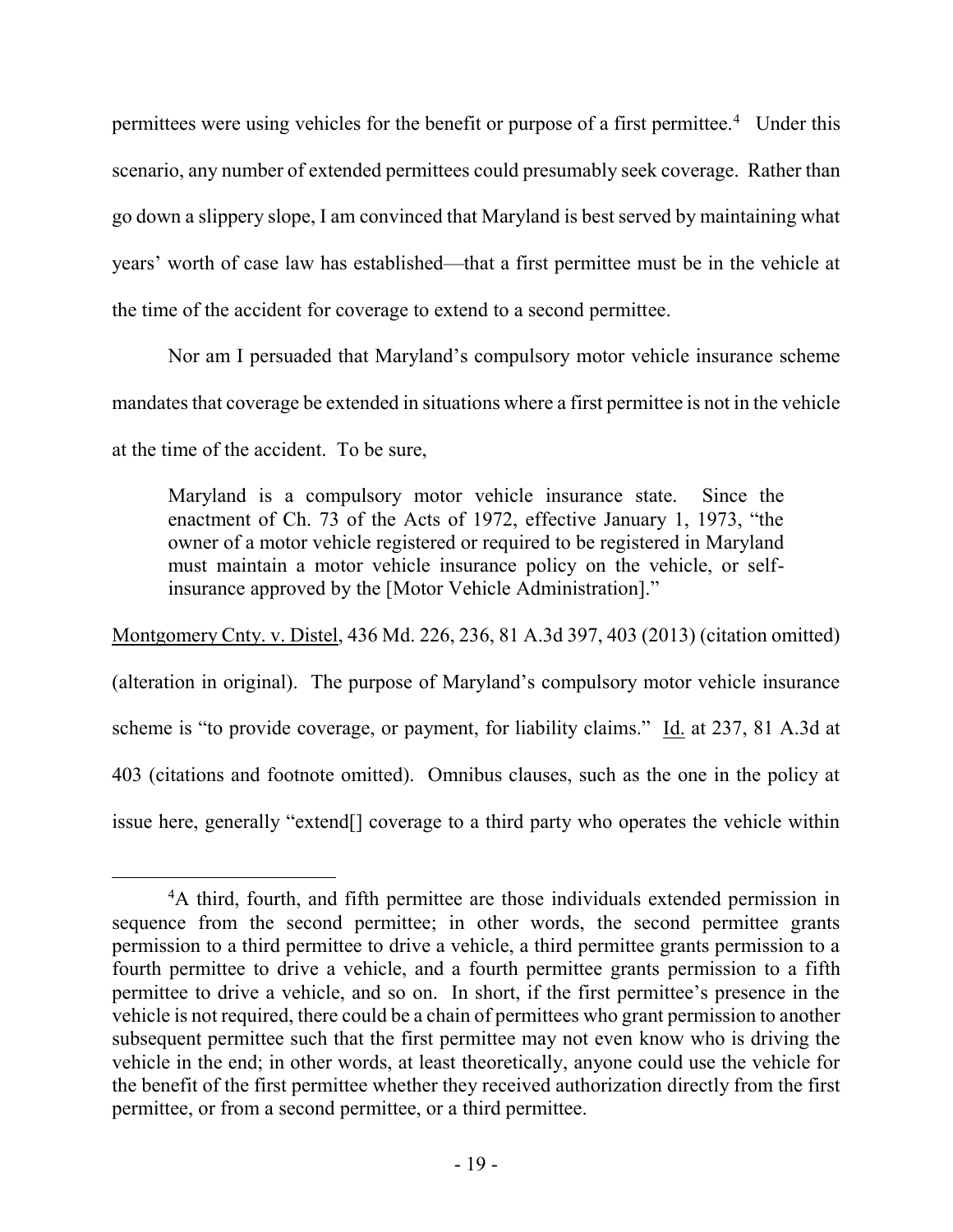the permission of the named insured." Id. at 249, 81 A.3d at 411 (citation omitted). In Distel, id. at 249-50, 81 A.3d at 411, we explained:

The purpose of an omnibus clause is to protect the named insured, the persons within the omnibus clause, and the public generally and its members injured by the negligent operation of the insured automobile on a public highway. . . . [T]he Court of Special Appeals described the objectives served by an omnibus clause, including providing: (1) the injured person a right to proceed against the insurer in cases in which the insurer would not otherwise be liable because the automobile was not driven by the [named] insured; and (2) the additional insured the protection of automobile liability insurance without his having procured such a policy[.]

(Citations and internal quotation marks omitted) (last alteration in original). Although, under Maryland's compulsory motor vehicle insurance scheme, every vehicle is required to be covered by an automobile liability insurance policy, an omnibus clause in a policy is not intended to extend coverage to any and all possible drivers of the insured vehicle. There are recognized limitations to coverage. For example, nothing in Maryland's compulsory motor vehicle insurance scheme mandates the extension of coverage to car thieves or drivers who fall outside the extended coverage of an omnibus clause, such as those drivers who operate the vehicle outside of the scope of permission that the named insured granted. See id. at 250, 81 A.3d at 411 ("A permissive use clause limits the coverage under the omnibus clause to claims that arise while the third party is operating the vehicle within the scope of the permission granted by the named insured." (Citation, footnote, and internal quotation marks omitted)). Obviously, use of a vehicle by a thief would be fall outside the scope of extended coverage of an omnibus clause, as the thief would not be using the vehicle for the benefit of the first permittee, and the thief may or may not be in a vehicle with the first permittee. The point of the comparison is, however, that Maryland's